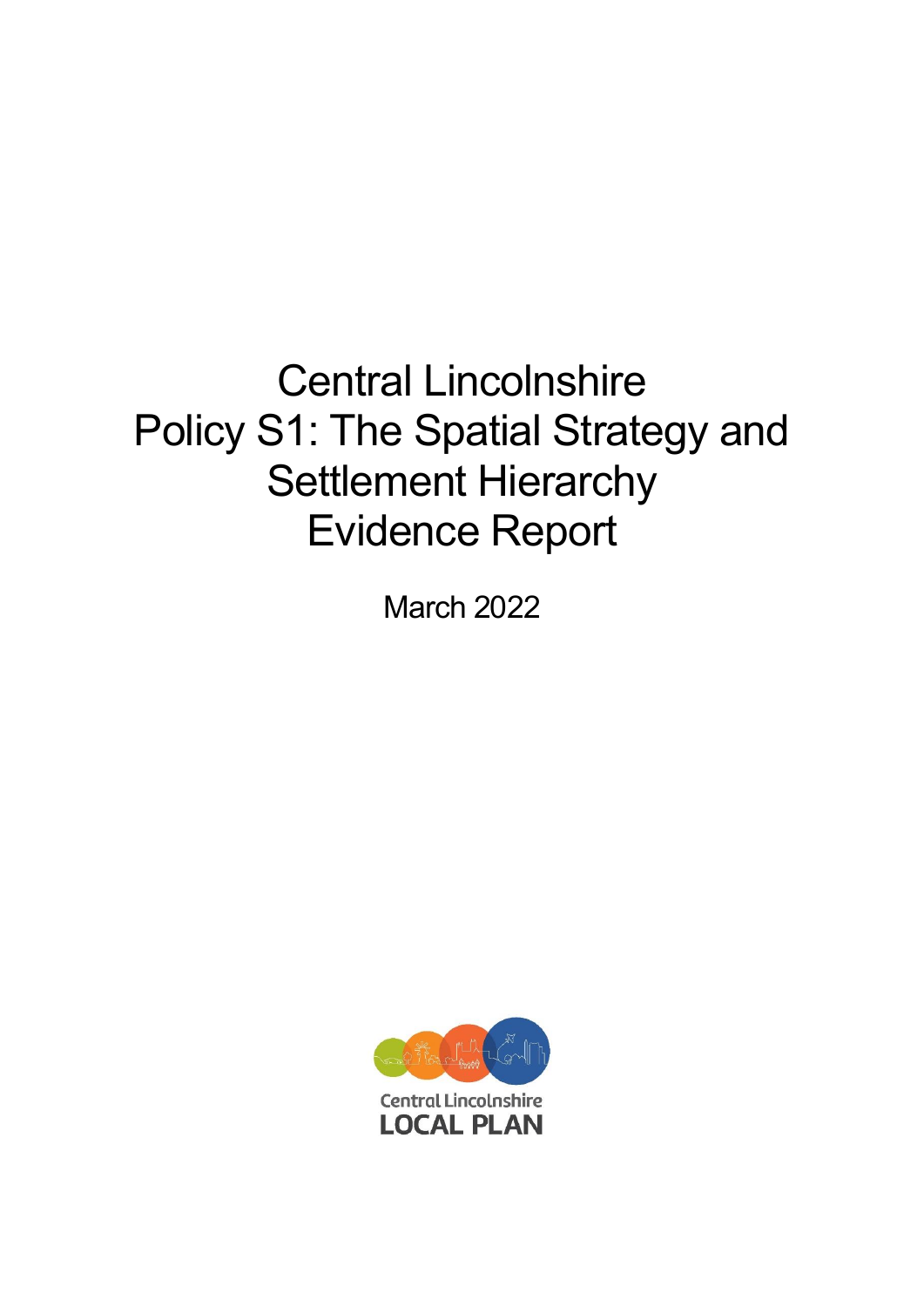# **Contents**

| 1.               |  |
|------------------|--|
| 2.               |  |
|                  |  |
|                  |  |
| 3.               |  |
| $\overline{4}$ . |  |
| 5 <sub>1</sub>   |  |
| 6.               |  |
| 7.               |  |
| 8.               |  |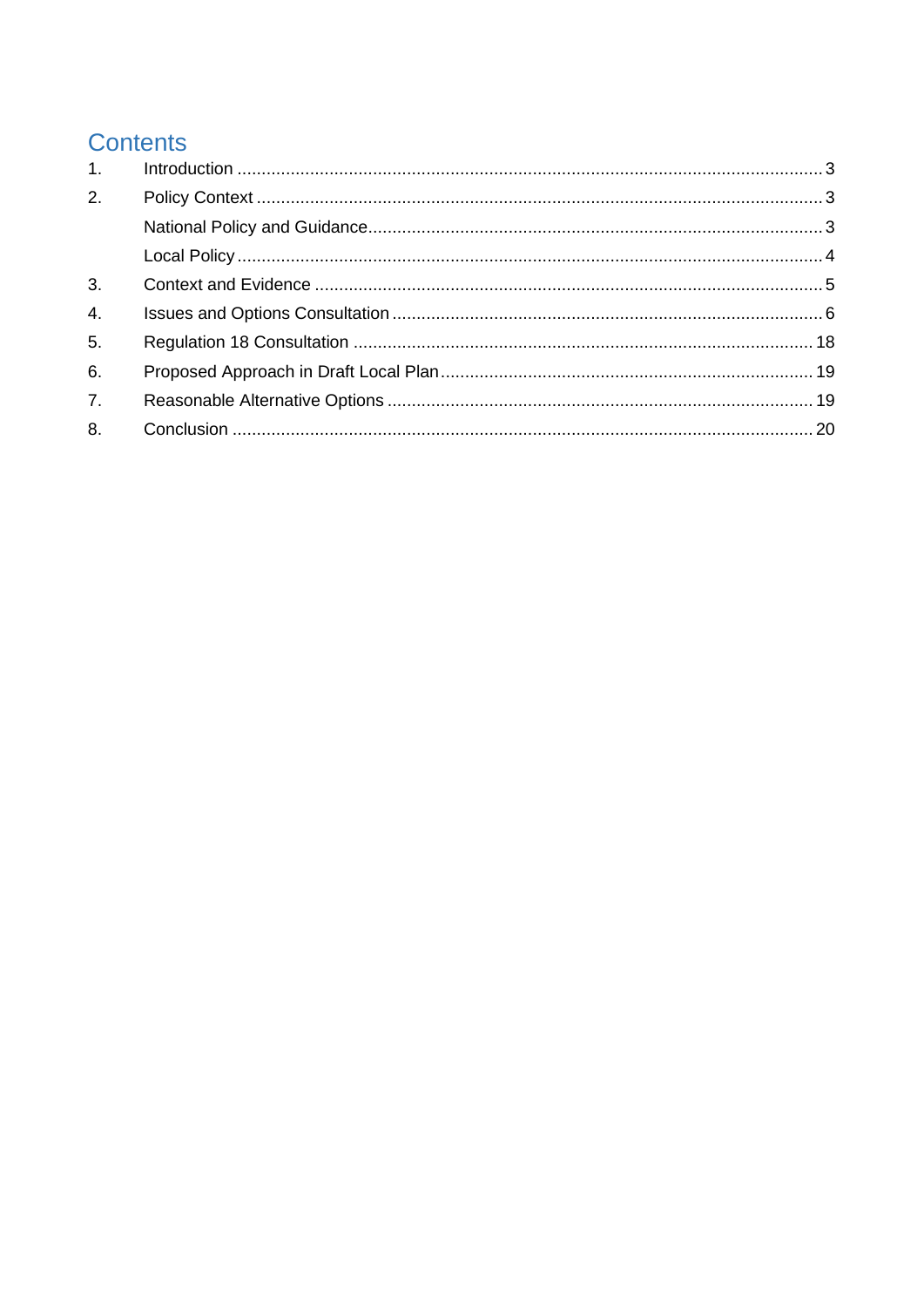### <span id="page-2-0"></span>1. Introduction

- 1.1. The Central Lincolnshire Local Plan is being updated since the first Local Plan for Central Lincolnshire, an area covering the districts of City of Lincoln, North Kesteven and West Lindsey, was adopted in April 2017.
- 1.2. This Evidence Report (which is one of a collection) provides background information and justification for Policy S1, The Spatial Strategy and Settlement Hierarchy, which seeks to concentrate growth on the main urban areas of Lincoln, Gainsborough and Sleaford, and in settlements that support their roles. The hierarchy is split into 8 tiers.

### <span id="page-2-1"></span>2. Policy Context

#### National Policy and Guidance

- <span id="page-2-2"></span>2.1. Since the Central Lincolnshire Plan was adopted the National Planning Policy Framework (NPPF) was updated in July 2018 with subsequent additional changes being published in February 2019 and further changes made in July 2021.
- 2.2. Paragraph 11, of the NPPF states:

*Plans and decisions should apply a presumption in favour of sustainable development.*

*For plan-making this means that:*

- *a) plans should positively seek opportunities to meet the development needs of their area, and be sufficiently flexible to adapt to rapid change;*
- *b) strategic policies should, as a minimum, provide for objectively assessed needs for housing and other uses, as well as any needs that cannot be met within neighbouring areas5, unless:*
	- *i. the application of policies in this Framework that protect areas or assets of particular importance provides a strong reason for restricting the overall scale, type or distribution of development in the plan area; or*
	- *ii. any adverse impacts of doing so would significantly and demonstrably outweigh the benefits, when assessed against the policies in this Framework taken as a whole.*

#### 2.3. Paragraph 17 of the NPPF states:

*The development plan must include strategic policies to address each local planning authority's priorities for the development and use of land in its area [Footnote: Section 19(1B-1E) of the Planning and Compulsory Purchase Act 2004]. These strategic policies can be produced in different ways, depending on the issues and opportunities facing each area. They can be contained in:*

*a) joint or individual local plans, produced by authorities working together or independently (and which may also contain non-strategic policies); and/or*

#### 2.4. Paragraph 20, of the NPPF states:

*Strategic policies should set out an overall strategy for the pattern, scale and quality of development, and make sufficient provision [Footnote: In line with the presumption in favour of sustainable development] for:*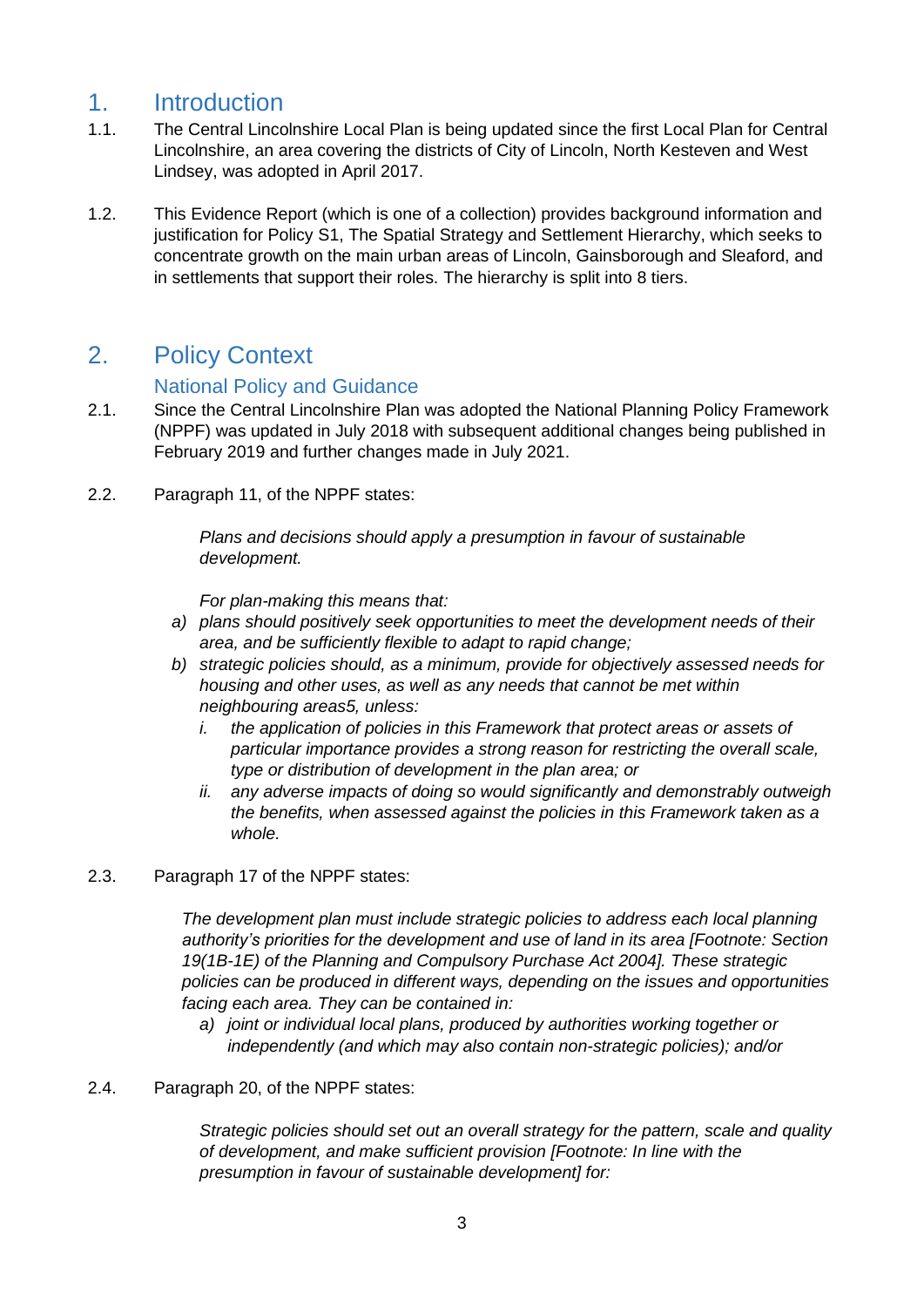- *a) housing (including affordable housing), employment, retail, leisure and other commercial development;*
- *b) infrastructure for transport, telecommunications, security, waste management, water supply, wastewater, flood risk and coastal change management, and the provision of minerals and energy (including heat);*
- *c) community facilities (such as health, education and cultural infrastructure); and*
- *d) conservation and enhancement of the natural, built and historic environment, including landscapes and green infrastructure, and planning measures to address climate change mitigation and adaptation.*
- 2.5. These paragraphs highlight that strategic planning policies can be produced in different ways to meet the local needs of the development plan area. Central Lincolnshire is a joint Local Plan with three other councils: City of Lincoln, North Kesteven and West Lindsey.
- 2.6. The Planning Practice Guidance (PPG) was first introduced in 2014 which offers 'live' government guidance. The PPG provides guidance to help in the implementation of policy in the NPPF.
- 2.7. Planning Practice Guidance states:

*The development plan is at the heart of the planning system with a requirement set in law that planning decisions must be taken in line with the development plan unless material considerations indicate otherwise. Plans set out a vision and a framework for the future development of the area, addressing needs and opportunities in relation to housing, the economy, community facilities and infrastructure – as well as a basis for conserving and enhancing the natural and historic environment, mitigating and adapting to climate change, and achieving well designed places. It is essential that plans are in place and kept up to date.*

*Section 19(1B) - (1E) of the Planning and Compulsory Purchase Act 2004 sets out that each local planning authority must identify their strategic priorities and have policies to address these in their development plan documents (taken as a whole).*

*The development plan for an area is made up of the combination of strategic policies (which address the priorities for an area) and non-strategic policies (which deal with more detailed matters). Paragraphs 17 to 19 of the National Planning Policy Framework describe the plan-making framework which allows flexibility in the way policies for the development and use of land are produced.<sup>1</sup>*

2.8. Aligned to this guidance, policy S1 sets out the spatial strategy with a focus and vision of delivering sustainable growth for Central Lincolnshire that meets the needs of Central Lincolnshire.

#### Local Policy

<span id="page-3-0"></span>2.9. Policy LP2, The Spatial Strategy and Settlement Hierarchy in the adopted 2017 Central Lincolnshire Local Plan, sets out the approach for achieving sustainable growth which focuses on the main urban areas within Central Lincolnshire, with less growth being delivered in smaller settlements. This approach makes the most of existing services, facilities and infrastructure, and reducing the need to travel for more people, through

<sup>1</sup> PPG Paragraph: 001 Reference ID: 61-001-20190315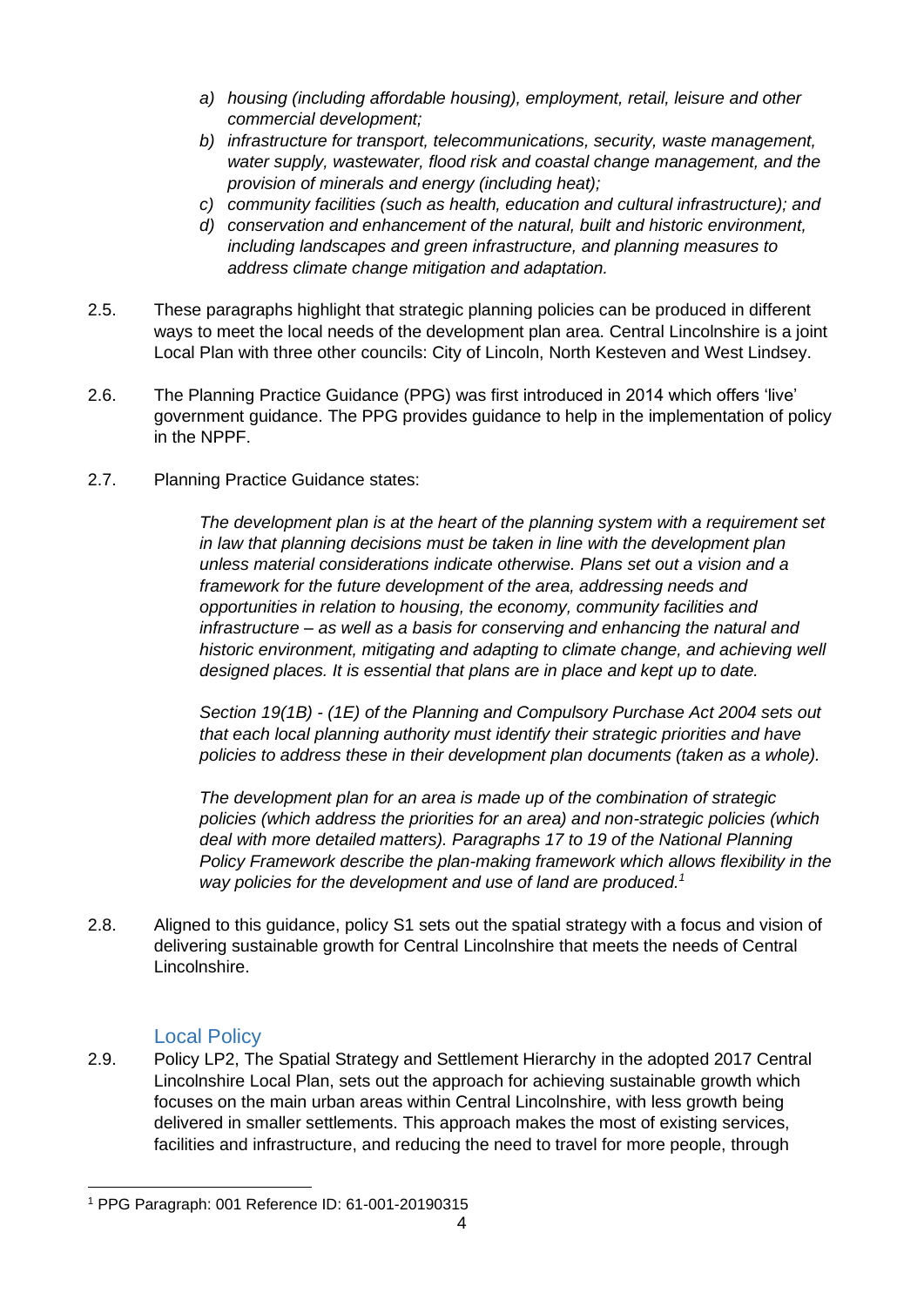focusing growth in these areas whilst also allowing for proportionate growth in the rural areas so as to avoid 'starving' these areas of growth.

- 2.10. Policy LP2 applied a settlement hierarchy which separated out the main urban areas (the City and the four towns) into the top three tiers – The Lincoln Urban Area, the Main Towns and the Market Towns. For all of the villages the number of dwellings in each village was used as a threshold to define which settlements would be in which tier. These tiers are as follows: Large Villages – 750 dwellings or more; Medium Villages – 250-750 dwellings; and Small Villages – 50-250 dwellings. Below the Small Villages, any grouping of dwellings was either categorised as a hamlet or as countryside, but these were not named in the settlement hierarchy.
- 2.11. The 2017 Local Plan only allocates sites in the top four tiers of the settlement hierarchy and applies a percentage (working with Policy LP4 of the plan) to guide the amount of growth that will typically come forward in small and medium villages.
- 2.12. Policy LP2 also limits the size of sites that will come forward in these smaller settlements and the types of locations where sites can be delivered to make up the growth that is occurring.

# <span id="page-4-0"></span>3. Context and Evidence

- 3.1. Central Lincolnshire has a varied range of settlement types and sizes ranging from Lincoln itself, which is a regional hub, to smaller towns such as Gainsborough, Sleaford and Market Rasen, to large villages with a range of services and down to smaller villages where fewer services are typically available.
- 3.2. Many of these settlements (particularly the smaller ones) do not function in isolation and instead form clusters where services and facilities are shared across a wider geography. Around the main settlements satellite villages also rely heavily on the jobs, services and facilities provided in the urban areas.
- 3.3. Beyond Central Lincolnshire there are also many settlements which relate to settlements within the area. These include the likes of Grantham, Newark, Scunthorpe, Grimsby, Louth, Boston and many villages. All of these settlements combine to form a complex network of communities.
- 3.4. The 2017 Local Plan strategy and settlement hierarchy, whilst it has only been in place since 2017, has been functioning well with many allocated sites obtaining planning permission and starting to deliver on the ground. Housing delivery has also steadily increased since the plan was adopted, and more allocated sites obtain permission. This is all suggestive that the settlement hierarchy and general strategy of the 2017 Local Plan was broadly appropriate from a housing market perspective.
- 3.5. One of the key objectives of the new Local Plan is to facilitate the delivery of a net zero carbon Central Lincolnshire. Consultants were appointed in 2020 to undertake a review of how Central Lincolnshire might achieve this goal and how the Local Plan can contribute.
- 3.6. This work included Task B: Carbon Emissions from Spatial Growth Options (Ref: CLC003). This assessment looked at the carbon implications of 5 options for the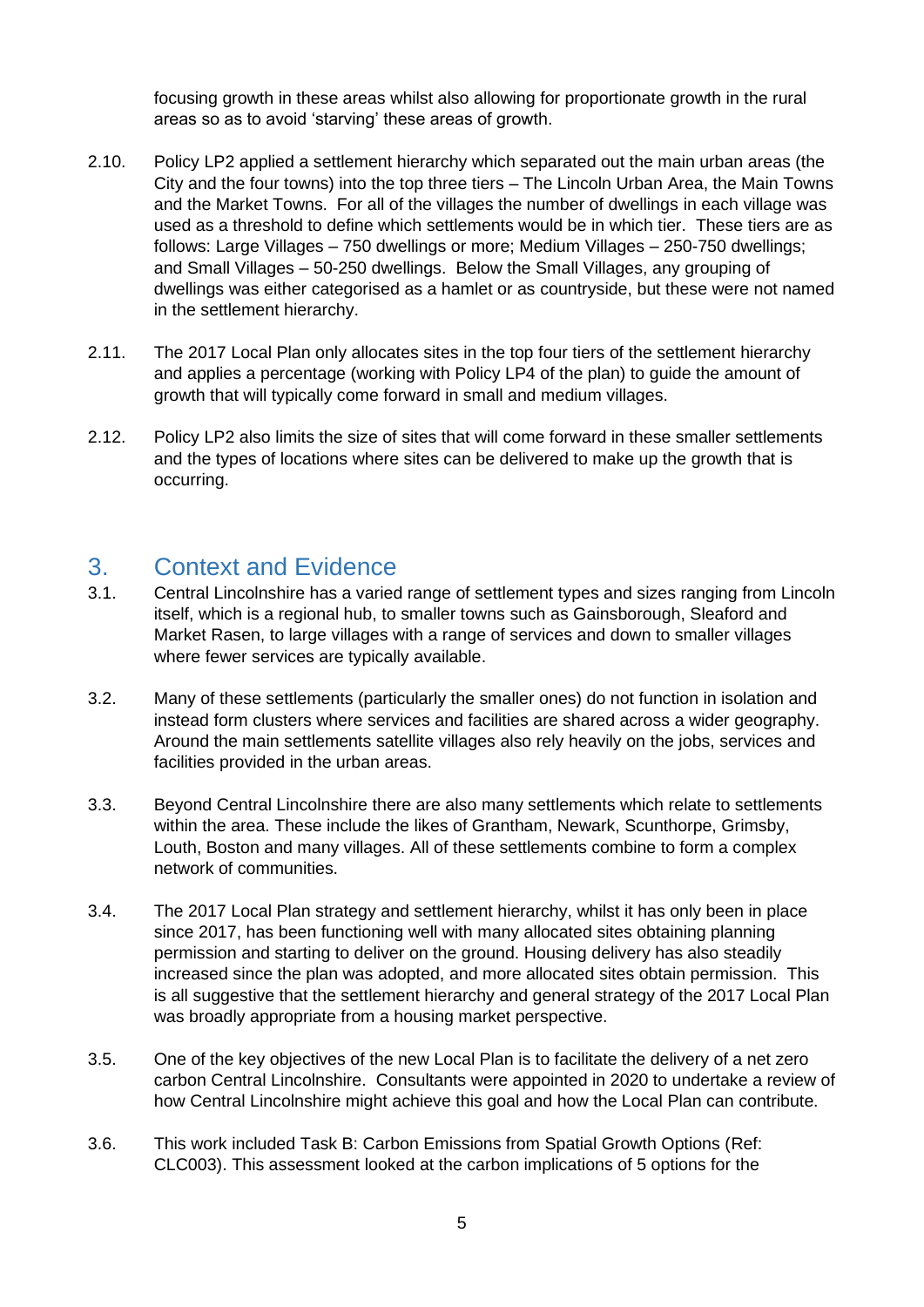distribution of growth that are set out in the Central Lincolnshire Growth Options Paper (Ref: STA011). This identified, somewhat unsurprisingly, in paragraph 1.3 that:

*In terms of choice of spatial locations for growth, the urban locations have the lowest overall carbon emissions (city centre, urban and suburban) whereas the more remote locations have higher overall carbon emissions (village well connected and village less well connected). This is predominantly because total carbon emissions are dominated by transport, particularly if zero carbon building policies are deployed. Transport in more rural and less connected locations has a far greater use of private cars and over longer distances, consequently with higher associated carbon emissions – at least until the vast majority of cars on the road are ultra-low emissions, which is not likely to happen within the plan period.*

- 3.7. This clearly identifies that focusing development in the larger urban areas will have a greater impact towards reducing carbon being used in Central Lincolnshire.
- 3.8. The Settlement Hierarchy Methodology Report (ref STA006) sets out in detail the approach proposed to be taken in the Settlement Hierarchy.

### <span id="page-5-0"></span>4. Issues and Options Consultation

- 4.1. The Issues and Options Consultation sought respondents' views on proposals relating to the settlement hierarchy under proposal 5. There were a number of questions asked around proposal 5.
- 4.2. There were a number of other questions posed in the Issues and Options consultation including:
	- Q5b –Defining the Tiers of the Hierarchy. Do you think that the number of houses in a settlement should be used to define what tier of the hierarchy it is within? If not, please provide details of what you think should be used.
	- Q5c Threshold for Tiers in the Hierarchy. Do you think the dwelling number thresholds (i.e. 750+ for Large Villages, 250-749 for medium Villages, etc.) for what tier of the hierarchy a village is within should be retained?
	- Q5d-Allocations in the Hierarchy. In what tiers do you think housing sites should be allocated in the new Local Plan?
	- Q5e- Settlements in the Hierarchy. Are there any comments you would like to make about the proposed Settlement Hierarchy provided in Appendix A? Please provide details.

#### **PROPOSAL 5 – Settlement Hierarchy**

The current 2017 Local Plan includes the following tiers using the corresponding thresholds for what is included in each category:

1. Lincoln Urban Area – defined as the current built up area of Lincoln, which includes the City of Lincoln, North Hykeham, South Hykeham Fosseway, Waddington Low Fields and any other developed land adjoining these areas; 2. Main Towns – Gainsborough and Sleaford and any developed areas adjoining

#### these areas;

3. Market Towns – Market Rasen and Caistor and any developed areas adioining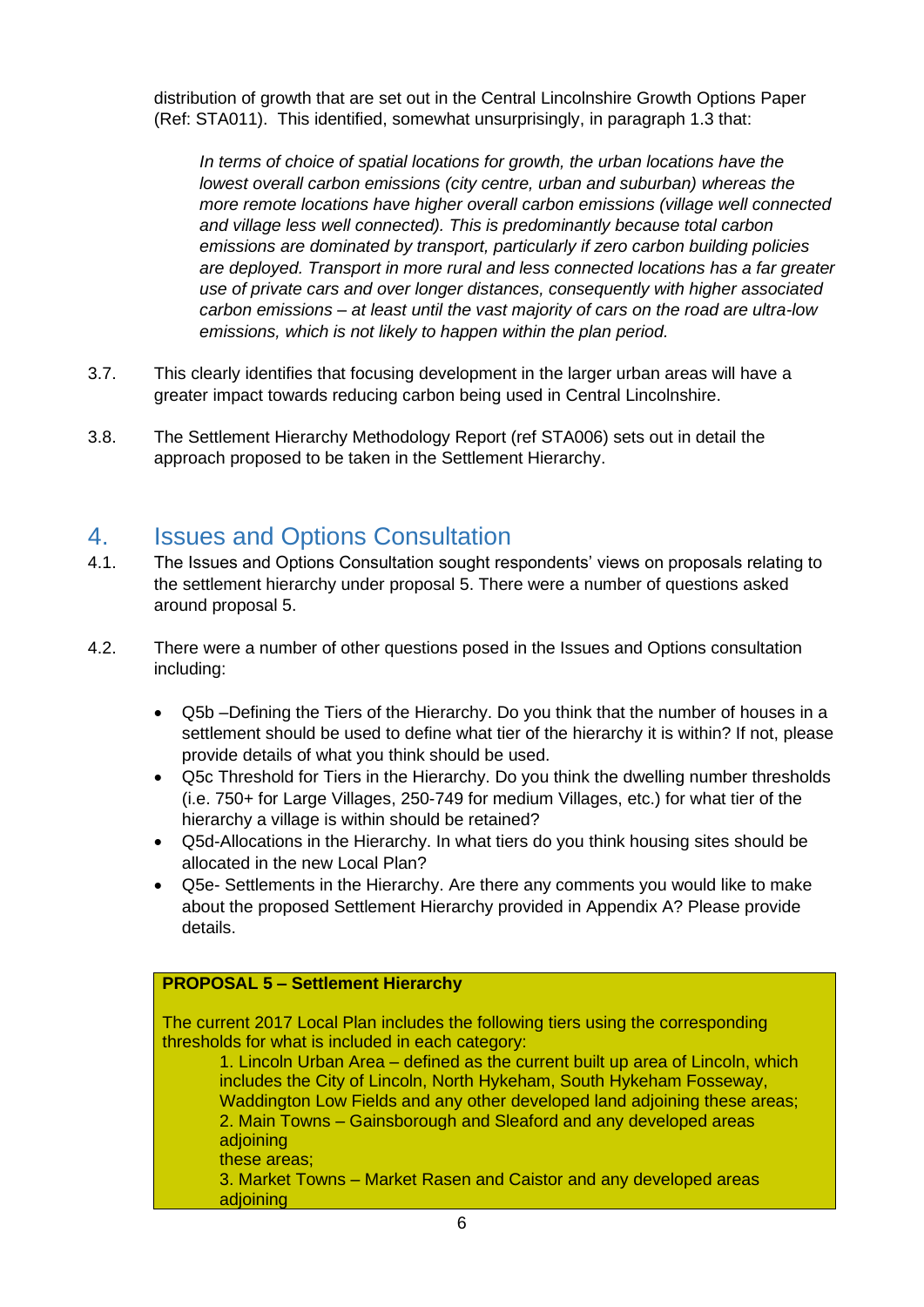these areas;

4. Large Villages – settlements with 750 or more dwellings;

5. Medium Villages – settlements of 250-749 dwellings;

6. Small Villages – settlements of 50-249 dwellings;

7. Hamlets – settlements of between 15 and 49 dwellings which are clustered together to form a single developed footprint; and

8. Countryside – all other areas not covered above.

Sites were allocated in the top 4 tiers of the hierarchy in the 2017 Local Plan when the minimum allocation size was 25 dwellings (this is now proposed to be reduced to 10 dwellings – see Q9a for details).

Appendix A to this document includes the settlement hierarchy if the proposed methodology were applied.

Q5a. Do you think the 8 tiers of the Settlement Hierarchy should be retained in the new Local Plan? If not, please provide details of what changes you think should be made.

- 4.3. There was a good level of support for retaining the 8 tiers in the hierarchy with 82% of respondents supporting it. There were a number of comments received in response to the question and the key issues can be summarised as follows:
	- Agree with the tiers contained within the Settlement Hierarchy and believe that this establishes a clear and reasoned approach for directing new development to the most sustainable and accessible locations;
	- 8 levels is good. One suggested an annex listing the hamlets would help planning and another suggested any problems were with implementation;
	- Development in 1-6. Leave the countryside alone. In line with previous comment about regenerating brown sites, not building on green;
	- Question definition of countryside;
	- There is too much over development in villages they will no longer be villages if too many houses are built and they lose their identity;
	- Focussing too much on Lincoln is probably not the right way to go. Cities and towns will be most impacted by the effects of climate change according to the CCC Climate Change Risk Assessment 2 report;
	- De-carbonisation should be applied equally rigorously across all 8 tiers;
	- The levels should be increased. e.g. medium village will by default become large and have more housing by %. Continued growth is not necessarily sustainable. e.g. foul disposal is not addressed in infrastructure but is necessary;
	- Hamlets should be defined as 6-19 houses whilst small villages as 20-249 houses;
	- Tiers 1-3 should remain as is. Combine Large & Medium Villages into Tier 4 and Small Villages, Hamlets & Countryside into Tier 5;
	- Category 4, 5 and 6 should be split indicating either no facilities in the village, limited facilities or full facilities. This enables development in areas with facilities reducing carbon emissions;
	- Definition does not describe a hamlet. 15 49 houses clustered together is a village whereas a hamlet by nature is a sparse collection of housing in the landscape without a defined developed footprint. What is the reasoning for 15 houses?
	- The village of Evedon has 39 dwellings. It is shown in the document as having 51 and therefore becomes a Small Village with all that that entails. The Parish Council are not happy with this re-designation.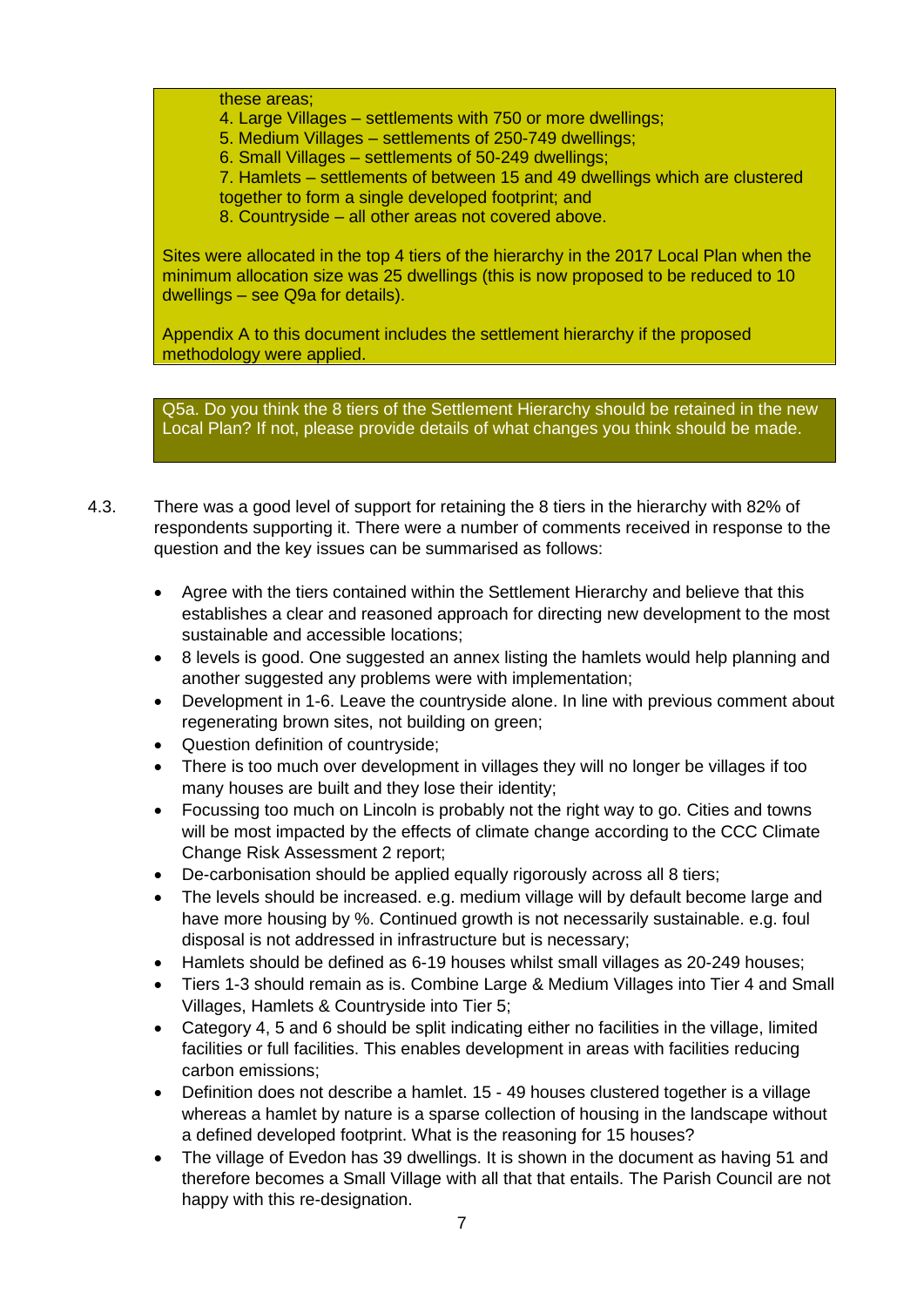- Riseholme should be 'Open Countryside' as per Inspector's report;
- The review provides an opportunity to consider and perhaps refine the approach. Suggestion that larger villages be paired with market towns under a Market Towns and key centres category. Suggest that Tier 4 settlements were identified as those with a larger population (e.g. in excess of 1500) and that a proportionately larger share of development was guided towards those larger settlements, which will often contain a fuller range of services and communities. Alternatively Tier 4 could be split into tires 4A and 4B, with proportionately larger elements of growth directed to the Tier 4A villages;
- Identifying the tier in which a settlement fits in is a useful reference point. However, consideration must be given to the rurality of parts of the Central Lincolnshire and as such understanding the functional geography and economic interdependence of clusters of villages is equally as important in order to allow communities to meet their needs and evolve sustainably, should also consider the population, its composition and available infrastructure. Some specific examples given;
- Concern that any new development does not have an adverse impact on ancient woodland or veteran trees;
- Reference to the methodology involved in assessing Grayingham's position;
- All types of settlement should be able to have and encompass and include appropriate development that helps sustain them, rather than them being stymied and allowed to wither and become dormitory or even worse - sedentary and only lived in on weekends or summer months;
- The criteria for development within 'Hamlets' should be more realistic and representative of the historic formation of Hamlets or be removed in its entirety.
- Whilst the size of the settlement (in terms of the number of dwellings) might provide a starting point for the hierarchy, this should then be re-examined. E.g. Skellingthorpe is more 'sustainable' than other identified 'large villages' by virtue of its proximity to Lincoln and the range of services and amenities within the Village;
- The tiers and associated development quantums are overly prescriptive. They can prevent sustainable development by limiting development in a village to a specified number on the basis of the current size/ level of services within a settlement, when additional housing may support new or improved service provision;
- Note that the Lincoln Urban Area is not defined by a boundary on the policies map and should maybe include some other parcels of land;
- People should be located nearer to work;
- The Lincoln Urban Area is logical and justified and its location at the top of the Hierarchy is eminently sensible. The role of the Lincoln Strategy Area (LSA) in the Hierarchy is less clear however, as Sleaford and Gainsborough, the two towns in the next tier down, each have individual targets. The role of the strategy area and the implication for individual settlement should be explored;
- The inclusion of individual settlements in a particular tier should not simply be one of accountancy (how many homes, shops, schools, employers, etc.), or proximity to larger settlements (such as Lincoln or Sleaford). It should also acknowledge the wider role of the settlement in serving a wider hinterland;
- More thought should be given to the housing demands of workers in rural industries;
- Bardney is a large village at the first crossing of the River Witham to the east of Lincoln. It provides a significant level of employment due to the location of the British Sugar Factory and a number of other businesses, together with a primary school, a range of shops and a GP surgery. The settlement will, therefore, serve a wider hinterland to the north and south of the Witham;
- Sleaford is one of the most sustainable settlements in the area and one that can support the necessary level of growth;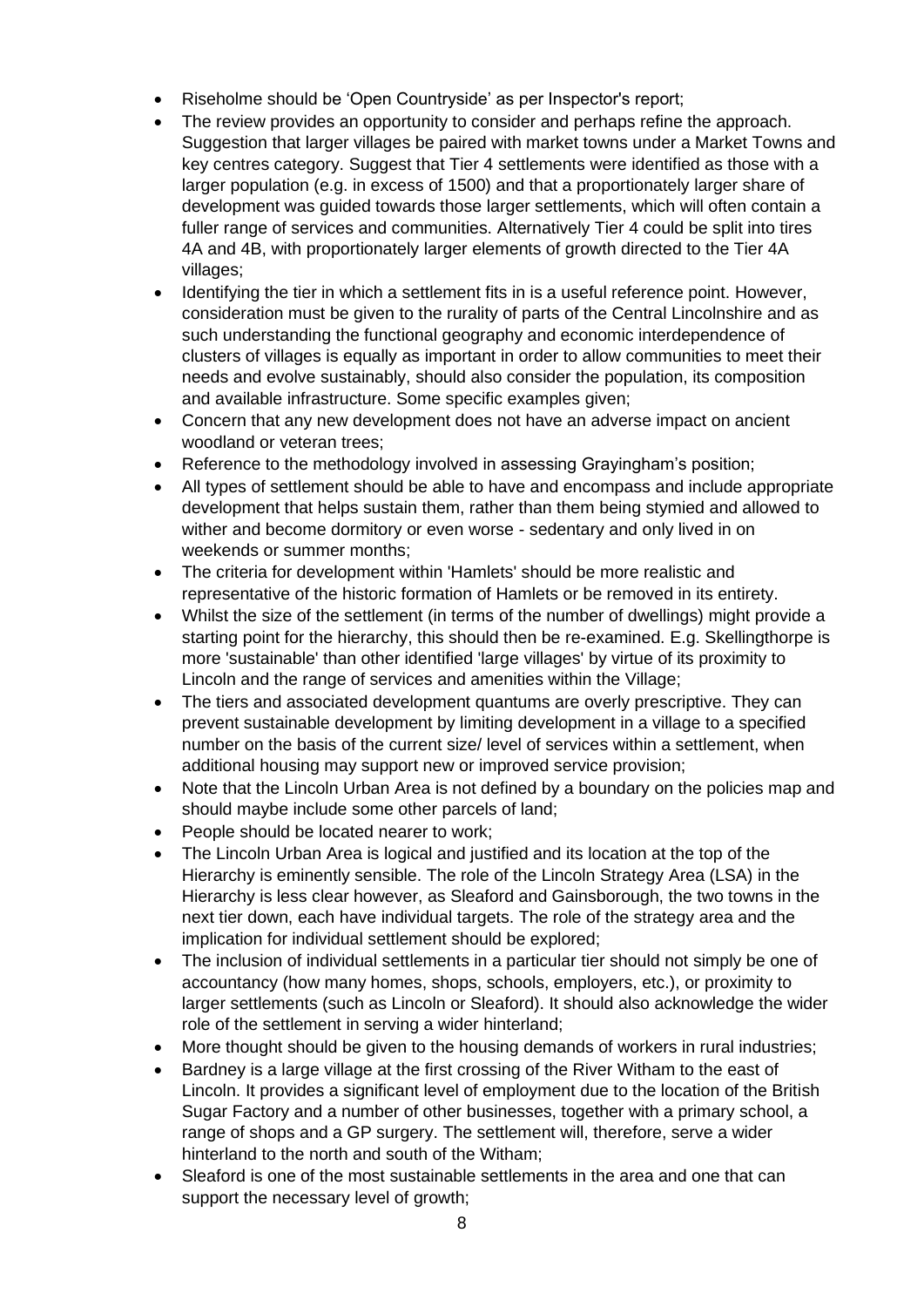- Billinghay provides a number of key services to support the wider community, including a health centre, shops, primary school, sports and leisure facilities, workplaces and pubs all of which demonstrates that there is no doubting the role of Billinghay in supporting a significant catchment of surrounding villages. Billinghay should be identified at least as a Large Village.
- Navenby and Wellingore and Washingborough and Heighington are settlements that have grown into single urban areas, albeit with separate centres, and the impact of this joint mass, together with their proximity to Lincoln, should lead to them being treated as single settlements.
- Should acknowledge the wider role of the settlement in serving a wider hinterland. The specific features of Market Rasen and Caistor have been acknowledged: hence their inclusion in a separate tier in the Plan's Hierarchy as Market Towns. Despite having a lower population than some of the settlements, the Market Towns provide a wider range of services for the wider community;
- Branston is a large settlement, containing a number of services and a secondary school, close to Lincoln, and arguably plays a more significant role than many other 'large villages' in the settlement hierarchy and should be a major focus for growth to meet the needs of Lincoln;
- Swinderby is part of a wider network of settlements with Witham St Hughes to the south, Eagle and North Scarle to the north and Collingham and South Scarle to the west. This network of settlements provides a range of services to support the local communities and, as such, no settlement should be considered individually.
- Swinderby also benefits from proximity to Lincoln to the east and Newark to the west, both of which will support local communities and reinforce the sustainability of development along the A46. Swinderby and Saxilby are the only settlements to the west of Lincoln that benefit from a regular rail service. On a numerical basis alone, placing Swinderby in the Medium Villages section of the Settlement Hierarchy may be justified, but, in reality, its proximity to larger settlements and the access to key facilities, such as the railway station, indicates a higher position in the Settlement Hierarchy could be justified.
- Starving villages of services will in turn result in an imbalance of population. Traditional settlement hierarchies as in the existing policies LP2 and LP4 limit the ability to attract services, facilities or investment due to limited growth options. This results in a slow process of decline, loss of services and facilities over the years, and means that the demographics of rural villages do not represent a balanced community. Older and younger people are leaving rural villages, and the type and amount of housing is not available to accommodate young families nor older persons wishing to remain in the community. There is no requirement for a village to have any services of its own, let alone any services of any specified kind. Communities cannot give a meaningful response until they know how robust or vulnerable their existing infrastructure and services exactly are, which means engaging with the forward strategy of the NHS, Education authority, the Post Office, local shopkeepers etc. Suggestion for a Neighbourhood Plan policy and interpretation of community support.

#### **Q5b – Defining the Tiers of the Hierarchy**

**Do you think that the number of houses in a settlement should be used to define what tier of the hierarchy it is within? If not, please provide details of what you think should be used.**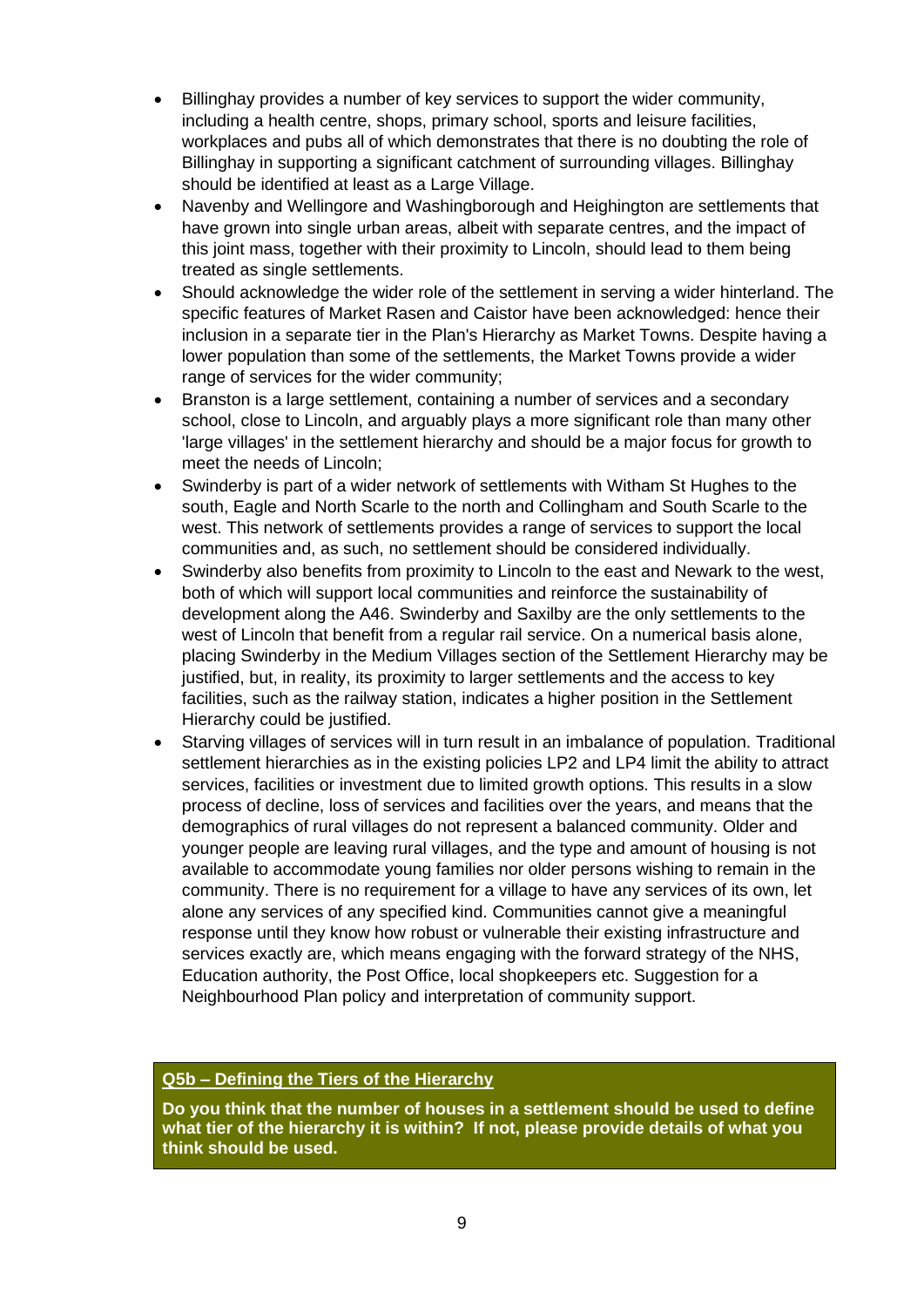- 4.4. There was some support for using dwellings to define the tiers in the settlement hierarchy with 68% of respondents supporting it. One general theme from those who opposed the approach was that the presence of services and facilities should also be taken into account.
- 4.5. There were a number of comments received in response to the question and the key issues can be summarised as follows:
	- Facilities should also be used to define a tier schools, shops, doctors, etc. to sustain the parishioners living within the Parish boundaries;
	- Housing should be used but not just the number of housing that is too arbitrary what should also be considered is the facilities in proportion to the size of the village: public house's, shops, the amount of local employment available and the type i.e. average wage, the state of transport i.e. number of busses per day gaps between buses and other transport available and its frequency (particularly important for smaller rural settlements), internet, schools, health, green spaces and leisure facilities. Plus within 2km of Lincoln;
	- Use house numbers allied to amenities to create a 'House Points' score to consider likelihood of visitors, traffic, etc. (e.g. GP Surgery =  $+20$  HP, Primary School =  $+25$ HP, No Retail outlets  $=$  -30HP. Distance in x Miles to Nr Large Town  $=$  -x HP):
	- Significantly more emphasis should be given to direct access to employment, transport accessibility e.g. direct A road access minimum;
	- A large village should have a shop, a pub, etc. not just a lot of houses;
	- Geographical area is important. A medium village cannot necessarily be made larger automatically by size alone;
	- 'Urbanness', whether by Governmental Urban/ Rural measures (RUC2011);
	- Houses are being constantly built at quite a fast rate and current data can therefore not be used for this purpose;
	- Houses should be the measure and not the number of council tax payers.
	- This is only OK if the address data used is accurate;
	- Huge capacity will need to be added to a few areas which will remain unflooded this must be the key priority as immense infrastructure will also be needed;
	- The hierarchy should be based on areas that are least susceptible to flooding, and where communities can be highly resilient to the effects of climate change;
	- The 750 threshold is too low for large villages. The majority of villages in this category have more than 1000 houses with some in excess of 2000/ 2500 houses;
	- Policies can move a settlement from one tier to another, muddying the waters;
	- Need to consider total carbon footprint; carbon footprint per capita;
	- The form and core shape of the settlement should also be reviewed, as some villages can accommodate growth without greatly altering the form and character of the settlement and others cannot without going beyond the developed footprint;
	- Consider Thorpe on the Hill may be categorised as a medium village which performs well in terms of its own services and facilities and has excellent access to the main principal urban area of Lincoln;
	- It doesn't necessarily represent how villages function together and provided complimentary facilities/ services. Would be beneficial to consider a cluster model alongside existing hierarchy.
	- The hierarchy needs to reflect the role of the settlement. Earlier evidence utilised a typology of settlement (as a 'supporter 'or 'attractor') to assess its sustainability and role within a hierarchy. E.g. 'Little Cherry' contains a substantial number of dwellings but benefits from no services itself and relies entirely on provision elsewhere;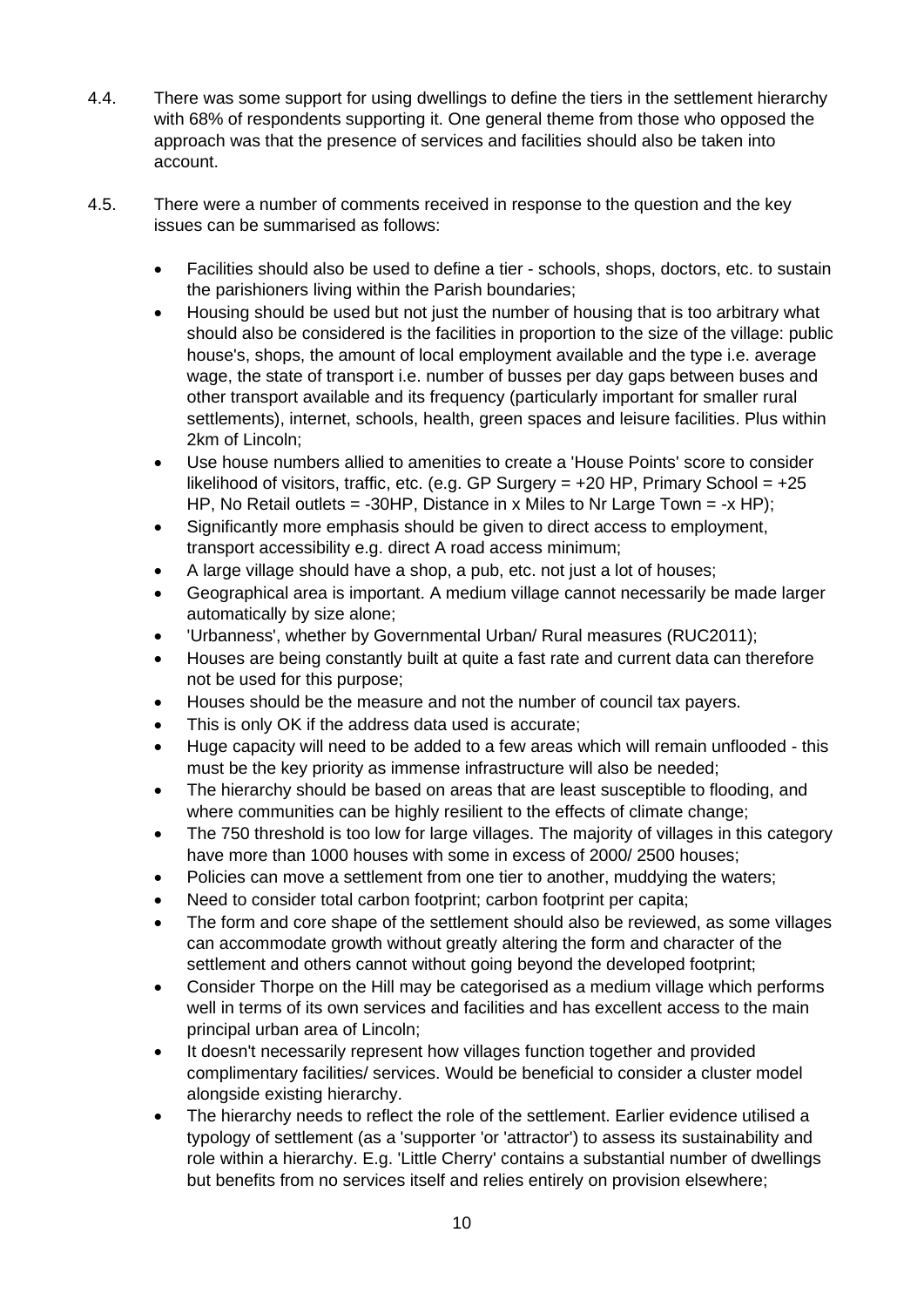- Some 'medium' villages have far more facilities to them than others in the same class, i.e. Waddington compared to Welbourn. Similarly, some 'small' villages have just as many facilities as those classed as 'medium'. Distance from main facilities and availability of public transport should also be taken into consideration;
- Clusters are a great way of creating sustainability for small communities.
- Scothern, Nettleham, Sudbrooke, Dunholme and Welton are a cluster which is close to Lincoln, with good road access to the city via the A46 and A158. This cluster also has excellent access to the A15 corridor, along which lies the Riseholme Campus of the University of Lincoln, the Lincolnshire Showground and RAF Scampton that provide employment opportunities. The completion of the Lincoln Eastern Bypass will provide expeditious links to the south of the city and RAF Waddington;
- Communities should be able to absorb any growth and where a community has facilities we must be mindful not to overburden them;
- The methodology used for calculating housing numbers is questioned and need for it to be more transparent;
- Any cost /Tax implications should have to be declared in planning applications and those affected informed prior to those plans being granted as any changes will instantly make them stakeholders in the process;
- Area of a parish could be a better indicator? but if all settlements were allowed further appropriate development (perhaps as a parish as well as existing numbers of houses) then the definition would be less reliant on just the number of houses;
- A settlement's position in the hierarchy is regularly reviewed, taking into account growth which is delivered throughout the plan period and the consultation document did not provide sufficient information on how this would be done;
- A bespoke assessment should be made for each village, with the starting point being the current level of service provision, and whether housing and/ or other types of development can improve service provision. Local housing needs, including affordable housing need, should also be considered. Paragraph 50-001 of the PPG requires a bottom-up approach to assessing need on a village-by-village basis, rather than basing growth upon the size and facilities of settlement at the present;
- If using number of homes to define tiers, the address data must be accurate. We suggest the proposed new methodology must not rely on one database alone it clearly needs a second different database to be considered for cross-reference, to enable correction of any errors & then ensure the data used is proved accurate;
- Bassingham and Sturton by Stow are examples which 'punch above their weight' and should be further up the hierarchy. Give approach taken by East Hampshire Council for the East Hampshire District Local Plan Regulation 18 consultation undertaken in December 2018 as a good example which could be transferable;
- Should consider where the viability of existing facilities is threatened, such as where a primary school is suffering falling numbers due to a village's aging populations;
- We would expect a full Sustainability Appraisal to be undertaken as part of the Local Plan review to establish whether any settlements should be reclassified;
- There is no reference to the functional relationship to the countryside and the businesses that operate there;
- Welcome the inclusion of RAF Digby as a large settlement within the settlement hierarchy. The exclusion of the RAF bases from the settlement hierarchy has been a significant omission from previous local plans. Acknowledging the bases as settlements will provide greater certainty for the promotion of developments necessary to maintain the sustainability of the bases, and allow for the impact of the bases on the local economy and the function of the surrounding settlements;
- Saxilby is a large settlement that is close to both Lincoln and Gainsborough. The settlement provides several key services including shops, employment a medical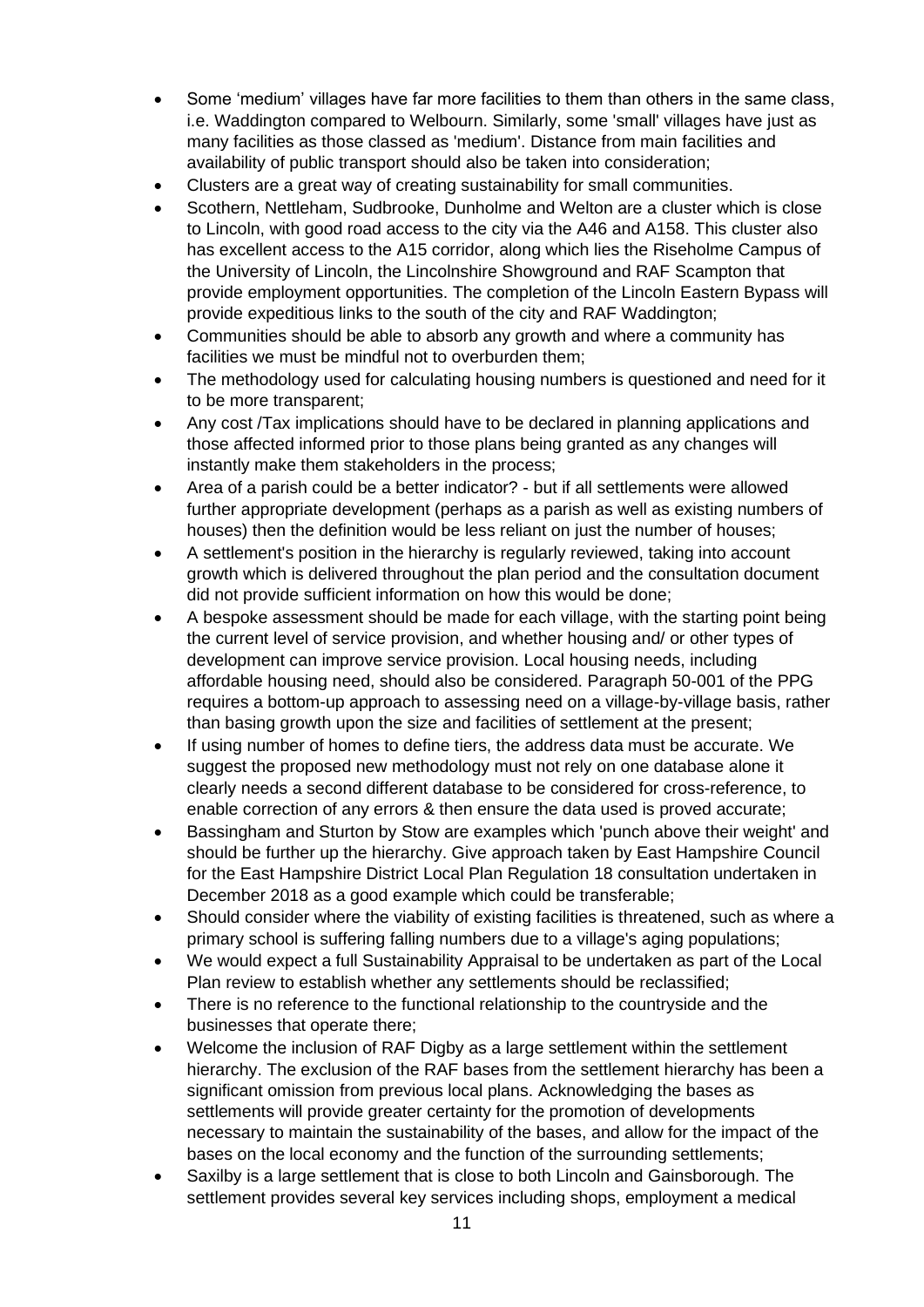centre and employment and has direct access to the A57 that links to Lincoln and the A158 to Gainsborough. Saxilby supports a wide hinterland and as such plays a significant role in this part of Central Lincolnshire. It is well placed to support new development due to the range of services and its geographic location;

• Object to approach taken to determining whether settlements are Small Villages or Hamlets with particular regard to North Rauceby that should remain a Small Village, if not considered jointly with South Rauceby. The Methodology only makes reference to clusters at 2.12 without proper clarification as to how this might apply to more complex settlement patterns.

#### **Q5c – Threshold for Tiers in the Hierarchy**

**Do you think the dwelling number thresholds (i.e. 750+ for Large Villages, 250- 749 for Medium Villages, etc.) for what tier of the hierarchy a village is within should be retained?** 

- 4.6. Similarly to Question 5b, there was good support for the current thresholds being retained with 76% of respondents supporting their retention. For those objecting, general issues revolved around the importance of taking account of recent growth and taking account of the presence of services and facilities.
- 4.7. There were a number of comments received in response to the question and the key issues can be summarised as follows:
	- Possibly, maybe needs refining;
	- The number of non-residential buildings and businesses should also be considered;
	- Settlements will automatically fall into a higher bracket with the % development expected to be higher. This is not sustainable in many cases. Villages need to be villages not small towns;
	- Given some of the development that was allowed in the previous decade or so (Faldingworth, for example, essentially doubling in size) an uplift of 50-100 properties on the upper bound of tiers 4,5,& 6 would mitigate 'accidental growth';
	- Propose that whilst the size of the settlement (in terms of the number of dwellings) might provide a starting point for the hierarchy, this should then be re-examined, to ensure that settlements which perform well in respect of their range of services, facilities or accessibility to a larger town are not placed lower within the hierarchy owing to their lower number of dwellings (and vice versa);
	- The number of households within a location does not necessarily indicate how urban or rural an area is;
	- Capacity to take climate refugees must be the overriding factor;
	- Carbon footprint per settlement & per capita needs to be considered;
	- Accept that there will not be a return to settlement boundaries, however, further detail on the rationale for inclusion/ exclusion welcomed and understanding of the relationship between larger and smaller settlements which function together, for example: Osgodby, Kingerby & Kirkby Also Riby was a small village but is now considered not and has been split;
	- Whilst the Settlement Hierarchy Methodology sets out the baseline settlement numbers, there is no background information made available to establish how the dwelling thresholds for each tier have been determined. This information should be publicly available as there appears to be no justification for the thresholds;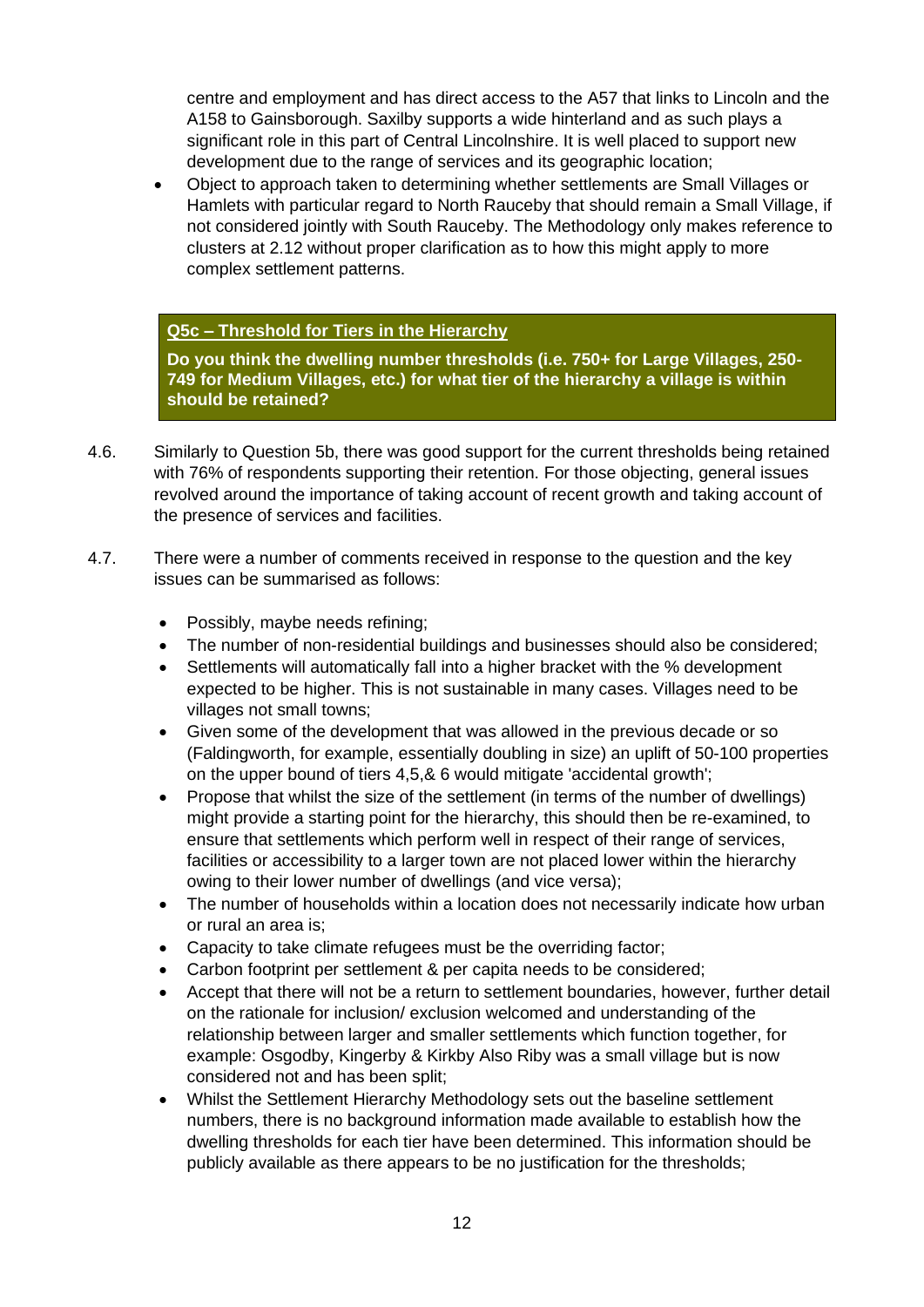- To enable growth, residential development should be spread more equitably across all lower tier villages and hamlets, depending on their sustainability;
- Any threshold is of necessity arbitrary. Where a settlement is close to the threshold, amenities could be used to place it above or below the threshold. A settlement of 740 dwellings with amenities is likely to be able to sustain growth more easily than a settlement of 760 without them;
- Merge hamlets and countryside;
- Hamlets should be 6 to 19 dwellings, small villages 20 to 249 houses;
- 250-749 is too broad a range;
- Large villages could be 1,500+ dwellings, medium 900-1499, small 100-899, hamlets 15 to 99 - for example this would make Navenby a medium village but retain Cherry Willingham as a large village which is reflective of the amenities & growth available at both subject to any obvious 'anomalies';
- Consideration should be given to increasing the size threshold for larger villages to 1500. Alternatively Tier 4 could be split into two - Tier 4A being those above the 1500 threshold and 4B between 750- 1500. The level of growth steered towards those settlements within Tier 4A would be proportionately greater to take account of the ability and opportunity available at those larger settlements (e.g. Ruskington);
- Unsure that 750 is an appropriate level for an area to become a 'Large Village. There are a number of places where the number of dwellings is very close to this, but it is not felt that they will change hugely with the addition of a few properties;
- The criteria for identifying a medium village is disproportionately broad. As such, the settlements identified within this tier of the Settlement Hierarchy will be extremely varied. To assign growth to all medium villages in the same manner, taking only the number of dwellings within that settlement into consideration, is not considered appropriate in this respect. Suggest that the upper number of dwellings used to identify Medium Villages (749) is reduced to 549 in order to ensure that the growth directed to medium and large villages is more representative of the size of the existing settlement. The criteria used to identify Large Villages should therefore be reduced to 550+. This will contribute towards achieving both local and national aspirations of boosting housing growth, particularly in those villages within rural areas which are best suited to accommodate such levels of growth.
- The threshold for Large Villages results in a significant variation in the size of settlements within one tier of the hierarchy. It is therefore suggested that the threshold for Large Villages be amended to 750-1999 dwellings;
- Suggest increasing the start point of the next tier by 1, e.g. a Small Village becomes 51 to 250 & no settlement will move groups because of this ceiling being reduced;
- Employment and food will determine where people choose to live.

#### **Q5d – Allocations in the Hierarchy**

**In what tiers do you think housing sites should be allocated in the new Local Plan?** 

4.8. This question sought views on which tiers in the settlement hierarchy sites should be considered for allocation. The graph below, taken from the Issues and Options Consultation Report, shows that there was strong support of 75%+ for allocating sites in the top 4 tiers (Large Villages and above) as was the case in the 2017 Local Plan. There was then a substantial drop off for people who felt that sites should be allocated in Medium Villages (approx. 50% of respondents), and Small Villages (approx. 30%).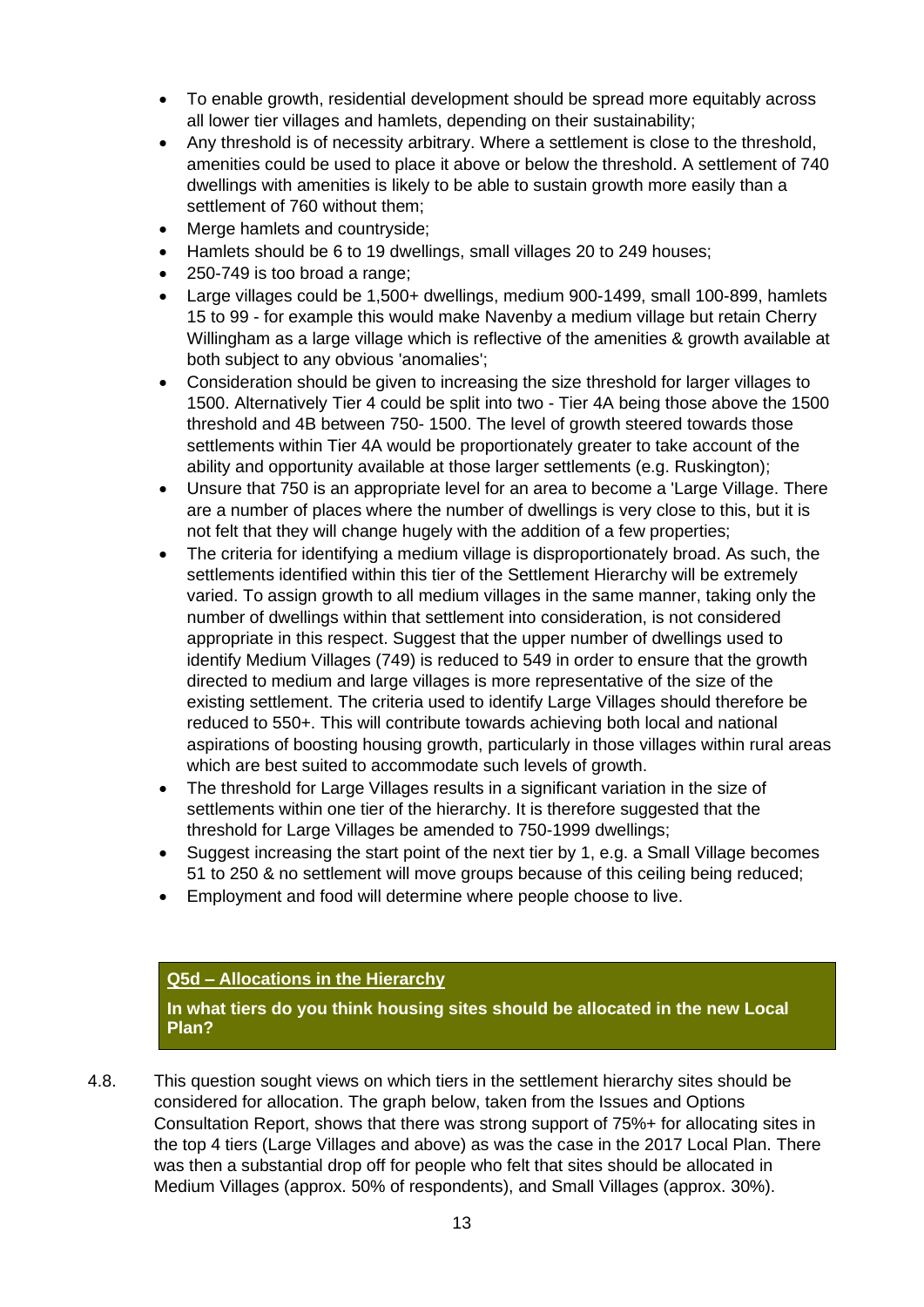

- 4.9. Many of the objections to allocating in lower tiers were supported by comments suggesting that impact on character and infrastructure were main concerns and that qualitative consideration was needed, rather than a blanket decision to allocate in all settlements in a given village.
- 4.10. There were a number of comments received in response to the question and the key issues can be summarised as follows:
	- Many large villages have not got the facilities they need;
	- Brownfield sites should be built on, not countryside, it's impossible to reverse;
	- The countryside should not be built on. Development should be focussed in the towns. Developers feel they can pressurise LPAs into granting development in villages rather than in the towns because LPAs have not been robust enough in rejecting village developments the past. If the PA stands up to the developers, then they will have to develop where the community wants to have development, and not where they think they can make the most profit per unit;
	- If small to medium villages grow too big they stop being villages and are towns without shops;
	- Enough development has already been allocated to the smaller categories, with some not yet built. The distinctive character of the 4 smaller categories should be retained or the distinctive nature of the Lincolnshire countryside will be spoilt;
	- Allocations (even small sites) should be in big places with policies to allow development elsewhere;
	- Allocate across all at the appropriate scale, but new infrastructure is required first;
	- Hierarchy down to Small Villages should be considered for allocations, given site threshold of 10 units now applies. Allocation size should reflect settlement status;
	- Hamlets and countryside are a hive of economic activity where people need to live on site 24/7;
	- Greater significance should be given to appropriate rural applications in hamlets and countryside in an attempt to support economic development, create a consistency of decisions and allow the single dwelling essential to economic development;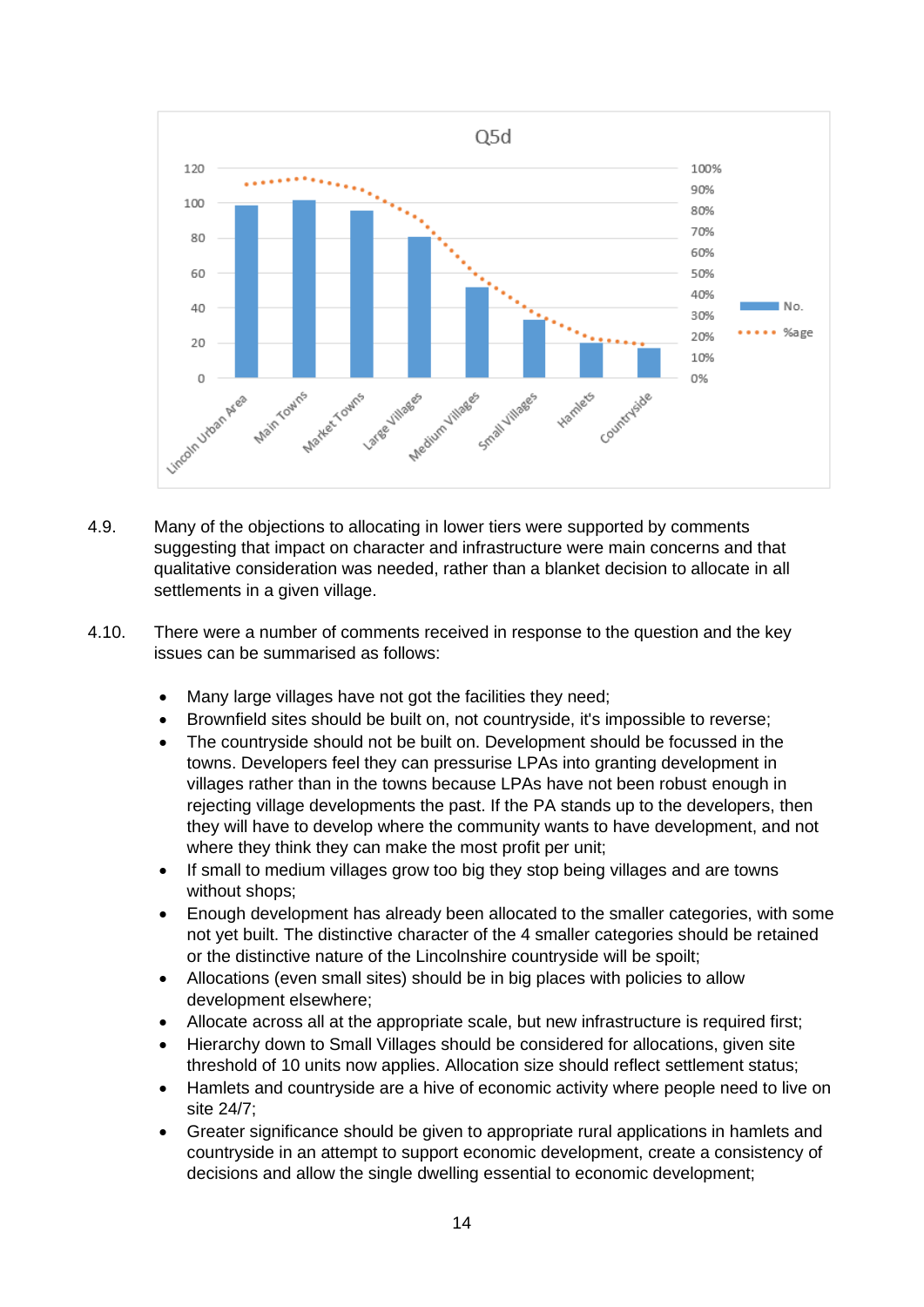- There should be a proportional level of housing developments in each tier: In a hamlet of 3 properties a development of 15 dwellings will have a significant impact. The countryside and green spaces available are a huge asset and resource to the county and should be recognised as such – we have a responsibility to nurture the countryside, not destroy it for profit and ease of problem solving;
- Allocations in the large and medium villages in particular should take into account the current infrastructure and shops/ healthcare/ schooling availability. This would also apply to the larger urban extensions and particular regard should be paid to road networks/relief road construction and doctors/healthcare provision;
- All villages should be assessed on the merits of the individual village instead of generic % growth rate. Taking into account of any Neighbourhood Plan that has been adopted or is in preparation;
- If a wider spread approach was to be used allocating sites in smaller settlements too, additional improvements are still anticipated to be required, resulting in a need to promote and deliver more schemes this could be costly and result in potential delays to developments;
- They should be allocated were there are sustainable facilities not just by the number of houses;
- Large housing sites need a basic level of facilities that can be expanded to serve the increased population;
- Whilst large allocations are likely to required capacity improvements to accommodate the development, there is opportunity to deliver this strategically and effectively, through early consultation and engagement with the design and development of master plans and phasing plans;
- Mixed housing so that young people may stay close to family;
- Only tiers 1-3 for housing allocation;
- Depends on transport links;
- Housing allocations should only be applied on Lincoln urban area and the main towns, market towns do not have the jobs facilities or wider infrastructure to take the sites that have already been allocated never mind any additional allocated sites;
- Allocation in tiers 4, 5, 6, etc would add too much of an admin burden to all and would change often;
- Some towns like Sleaford do not have the facilities to cope with large housing development;
- No objections to the principles outlined within the Settlement Hierarchy or the proposals to allocate sites within the larger settlements (Tiers 1 - 4);
- Make larger scale allocations within the Lincoln Urban Area, Main Towns and Market Towns, which have good access to a range of employment and education options, as well as all other day-to-day facilities and services. Mid – large scale allocations should also be made at the large villages as appropriate. In addition, however, the medium and small villages should also accommodate commensurate small scale allocations, including sites of 1 ha in size as appropriate;
- Housing Sites should not be allocated in the bottom 4. & definitely not in Hamlets or Small Villages particularly given their likely infrastructure constraints and should continue to have no minimum growth level set & only see sustainable limited infill;
- Only in places where infrastructure is adequate e.g. Drainage, bus routes, schools;
- Individual houses on a one off basis could be allocated within villages of all sizes;
- The opportunity that exists for greater levels of growth at the larger settlements such as Ruskington should be recognised;
- Settlements should be ranked with carbon footprint & carbon footprint per capita;
- Care needs to be taken so that new building evolves slowly in order to maintain the character of communities;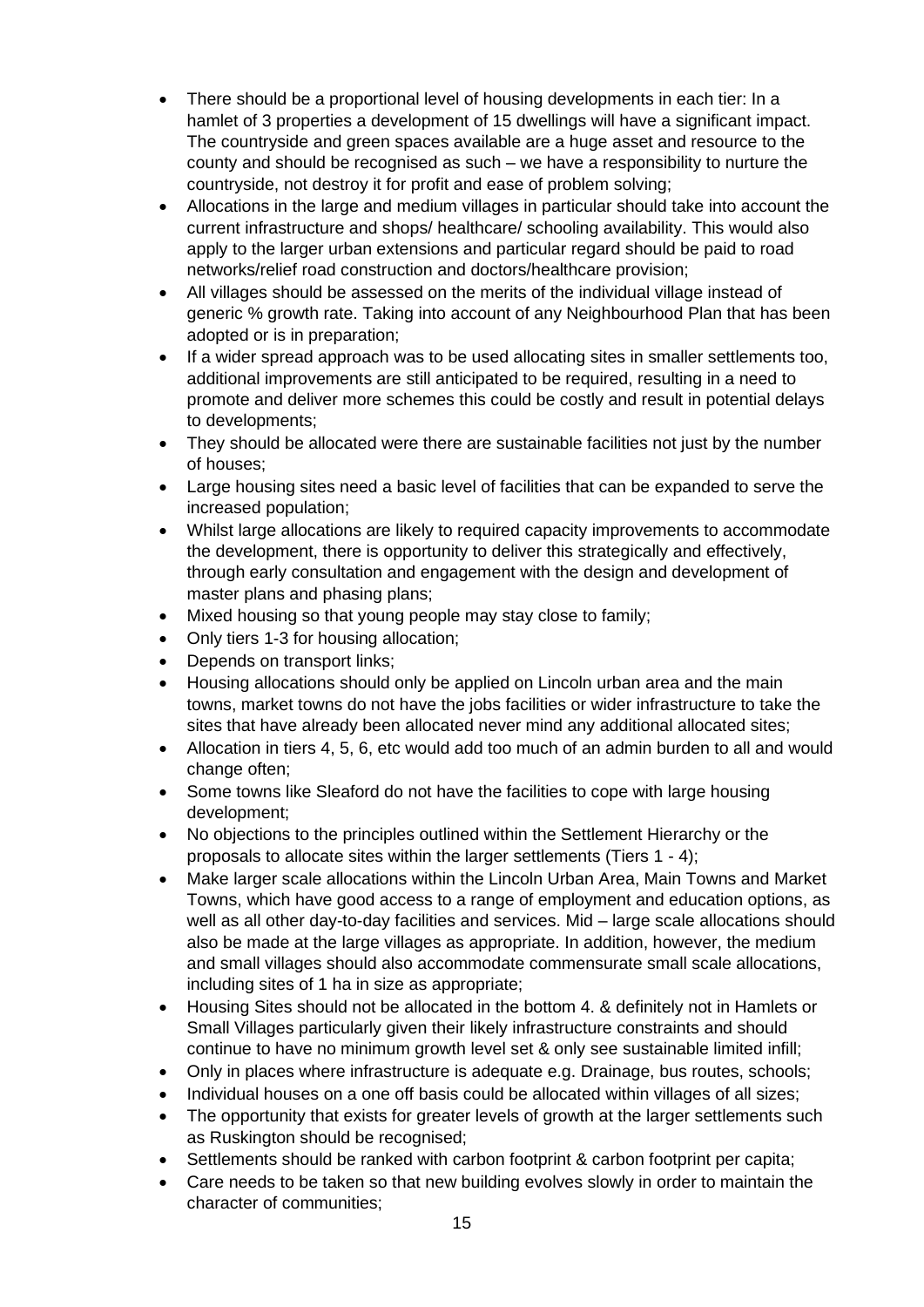- Maintain allocations to levels 1-4;
- Support the opportunity to allocate sites in small and medium villages. This approach recognises the rurality of the area, maintains a planned growth approach whilst helping sustain existing facilities such as village schools and ensure the community remains vibrant;
- Where growth within settlements is regarded to be appropriate, allocations should be brought forward in appropriate locations that support village form, function and material consideration such as heritage. If housing allocations are not provided to meet the housing requirement in full, then a positive policy approach is needed to allow for infill, rounding off and sustainable extension of existing settlements;
- This will be dependent upon the housing requirement figure for the area, and the need to identify a sufficient supply and mix of sites to meet the figure. However, given the need for certainty in relation to delivery, it is likely that allocations would at least be necessary in Lincoln, Main Towns, Market Towns, and Large Villages;
- Allocating sites in any tier, regardless of how small the population size, if the settlement is sustainable should not be ruled out. The proposed approach to development beyond settlement boundaries is considered too restrictive and should be revised. Suggest a changed emphasis to a criteria‐based approach to support sustainable development at suitable locations. Refer to Policy HOU5 of the adopted Ashford Local Plan;
- The NPPF states that there should be special houses only in the countryside;
- We have no real evidence to suggest this policy is working or not. In sustainability terms allocating in the first 4 tiers of the hierarchy makes good policy sense and we would question if specific allocations below this are required;
- For housing to be provided in suitable locations, a Sustainability Assessment for each settlement will need to be undertaken as part of the Local Plan Review process as not all settlements within same tier will be capable of accommodating the same levels of housing. This will ensure that the allocation of new housing sites is robust, justified and based on up to date evidence as required by the NPPF;
- Support for the proposed spatial strategy which seeks to focus development at locations with good levels of services and facilities including the Large Villages such as Branston and Cherry Willingham.

#### **Q5e – Settlements in the Hierarchy**

**Are there any comments you would like to make about the proposed Settlement Hierarchy provided in Appendix A? Please provide details**

- 4.11. This question sought general views about specific settlements in the hierarchy. 39 respondents provided comments on question 5e and these can be summarised as follows:
	- Topography needs to be taken more seriously. Local landmarks are disappearing. Medieval ridge and furrow is not protected. It should be. Lincolnshire is losing its agricultural heritage and valuable landscapes;
	- Mixed housing so that young people may stay close to family;
	- Do not over develop villages:
	- Parish boundaries should be used as part of determining where a settlement starts when it affects a large village that abuts a market town or any other higher level settlement in the hierarchy. This prevents unwanted development of a large scale taking place in villages that are close to market towns or large towns etc. as has already been the case in Middle Rasen. 100m gap is in most cases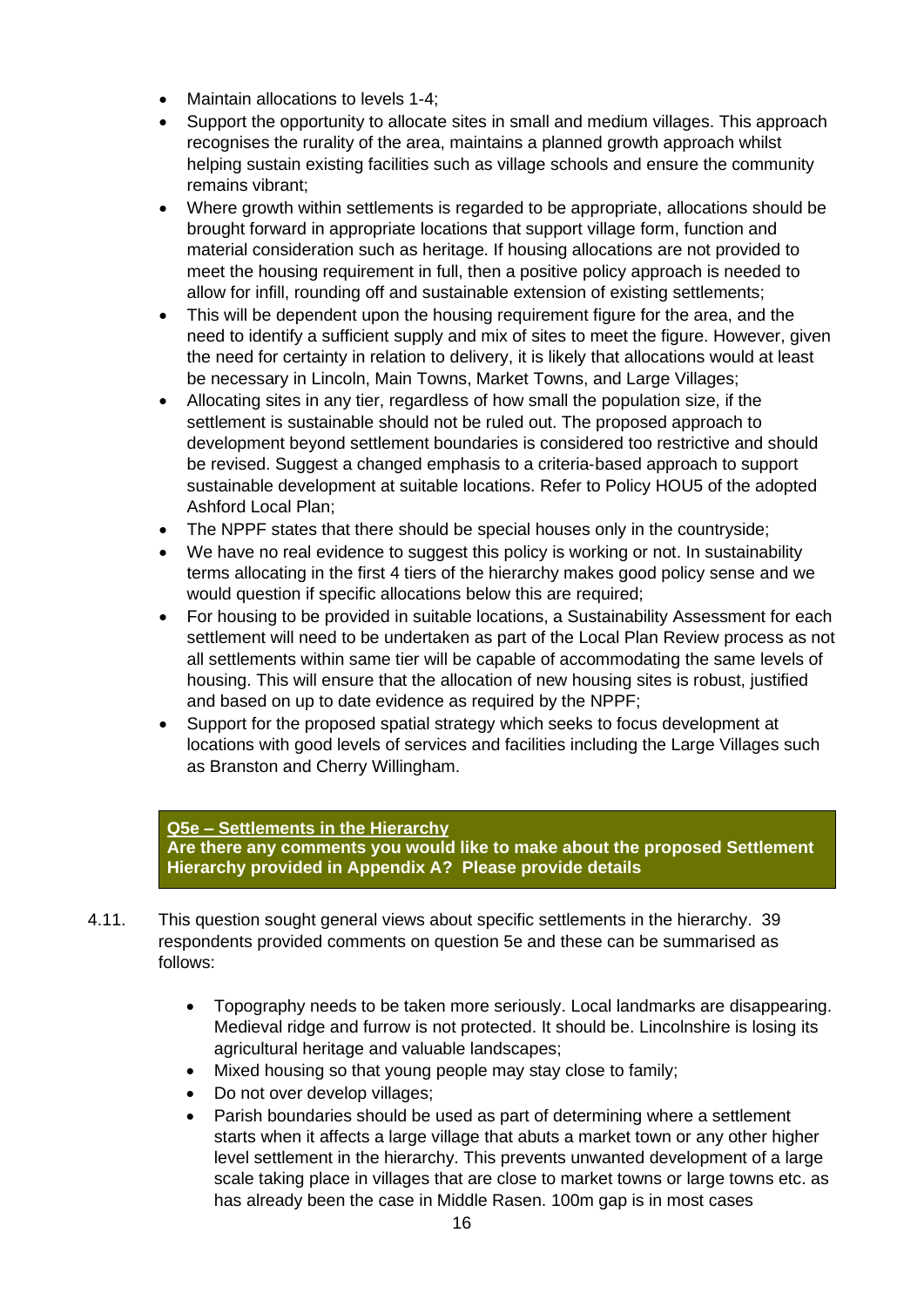acceptable in the case of hamlets a less ridged approach should be taken. E.g. in a hamlet if there is a grass strip but multiple dwellings are on the same side of the road and clearly connected to wider development it should be considered part of the wider hamlet/ small village. If it is locally considered that the area is part of the wider small village/ hamlet it should be taken into consideration;

- Re RAF bases, the policy makes sense but it leaves a lot to be desired as evidenced by RAF Scampton being included in Scampton village figures;
- Needs to have an annex of the agreed hamlets to assist planning decisions;
- Grayingham is in the wrong tier. Address data must be up to date, robust & accurate if it is to be used;
- Welbourn drainage is definitely not up to supporting more houses;
- Riseholme is in open countryside;
- Strongly oppose Sudbrooke being changed to large village. There hasn't been much change to the village in terms of housing and certainly not the facilities available. It is unrealistic to classify Sudbrooke with larger villages such as Welton and Nettleham, Cherry Willingham and the facilities they have;
- The changed status of Scampton will adversely affect countryside traffic in the area. It is essential that the two single track roads that bisect Broxholme be designated as residents and farm traffic only;
- The issues is with the thresholds:
- Rank/ re-position settlements according to carbon footprint & per capita;
- Support retaining Coleby in tier 6;
- Greater understanding as to how the village boundaries and numbers have been calculated in relation to address points with specific reference to Middle Rasen, Riby and Sudbrooke;
- Some communities require a boundary review to create a more equitable solution for communities. (i.e.) Market Rasen and Middle Rasen;
- Villages have most likely increased as a consequence of recent development. They should not change position in order to reflect this;
- Local infrastructure and facilities should also be considered;
- Suggested that Swinderby retains its status as a Medium Village;
- Torksey Lock should be included as a medium village;
- The nature of the settlement should be taken into consideration;
- Middle Rasen adjoins the higher order settlement of Market Rasen and benefits from access to a wide range of shops, services and facilities. It is a more suitable location to accommodate housing growth than many larger but more isolated settlements which have poorer access to shops, services and public transport and its inhabitants will be far more reliant upon travel by private car. It should be reclassified, either as part of the market town of Market Rasen or alternatively, as a Large Village;
- Policy should be genuinely 'rural proofed';
- Parish boundaries alone can be problematic. Much of the development to the north of Market Rasen is actually in Middle Rasen parish, separated from Middle Rasen by extensive swathes of 'open' farmland;
- The Lincolnshire Wolds AONB Management Plan recognises the need for some sustainable development within the Lincolnshire Wolds, but stresses the need for development to be of a scale, type and location that can enhance the special qualities of the AONB landscape. Any limited new housing proposals should also be of exceptional design and build, and wherever possible include a proportion of affordable market housing;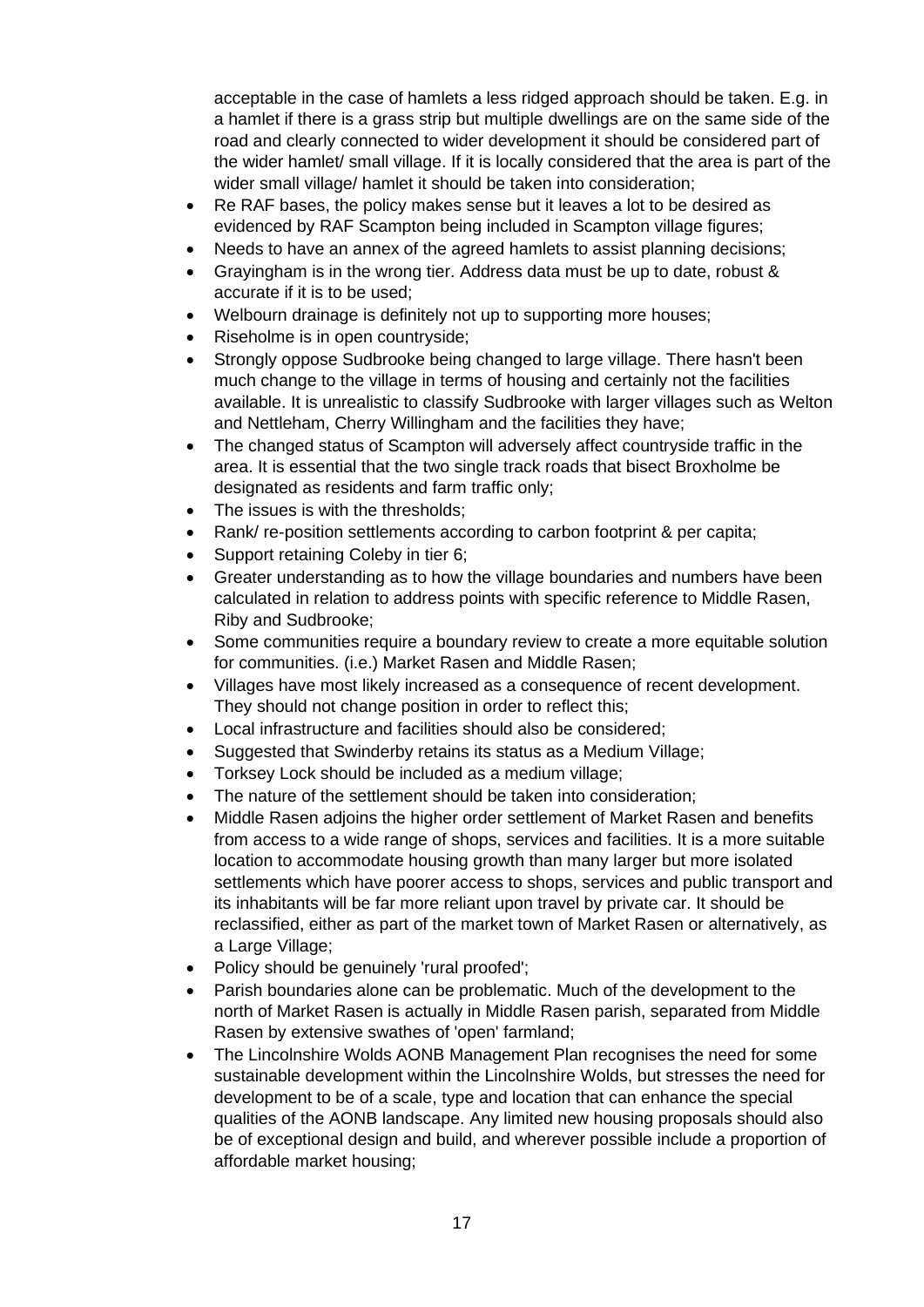- Keelby has traditionally been a service centre for the surrounding villages including Brocklesby, Great Limber and Riby. The proposed removal of Riby's Small Village status would not only be detrimental to that parish, but would also have an adverse impact on the sustainability of Keelby. Riby is only two miles from Keelby and the villages are linked by an hourly bus service;
- Not sufficient vision of  $2050 +$ :
- Kirkby la Thorpe is clearly a small settlement and its proximity to Sleaford, together with the primary school, restaurant and employment opportunities, makes the settlement a sustainable location for a limited level of growth;
- Object to the absence of a settlement by settlement clarification as to the changes to household numbers and a list of settlements in the hamlets category. There is also no mention of the potential for the number of households to increase as a result of yet to be implemented planning permissions, whereby there is potential for a settlement to move from one classification to another by household number during the lifetime of the plan.
- 4.12. The following next steps were identified on page 30 of the Issues and Consultation Report, "There has been significant diversity of opinion in relation to how to treat the settlement hierarchy in the new local plan. It is proposed that the existing 8 tiers of the hierarchy will be retained but that further work be undertaken to understand which villages should be in each category and what growth will be sustainable in each settlement taking into account the comments received and other evidence being developed."

# <span id="page-17-0"></span>5. Regulation 18 Consultation

- 5.1. A Consultation Draft of the Local Plan was published for consultation between 30 June and 24 August 2021. During this eight week consultation comments were received on the plan, the policies within the plan, and supporting information and evidence.
- 5.2. During the Consultation there were a number of comments on the policy, both in support and objecting to the approach taken. Specific comments made can be summarised as:
	- Support for specific elements of the policy and positioning of settlements within the hierarchy, including Market Rasen, Branston, Nettleham, Saxilby, Dunholme, Welton, Keelby, RAF Cranwell, Coleby, RAF Scampton, 'Little Cherry', Glentham, South Hykeham and Heighington.
	- Concerns and queries about implications of positioning in the hierarchy and effects of growth for specific settlements including Saxilby, Branston, Riby, Torksey Lock, RAF Digby, Blankney, Glentham, Blyton, Lea, Knaith Park, North Greetwell, Scothern, Kirkby Green, Fenton, Swinderby, Coleby, Carlton Le Moorland, Walesby, Newton on Trent and Bassingham.
	- Concerns raised about the impact of growth in specific settlements or tiers of the hierarchy.
	- Concerns raised about not taking into account the services and facilities available in the setting of the hierarchy tiers.
	- Concerns about lack of investment in infrastructure in villages with recent growth.
	- Objections to not including settlement boundaries.
	- Concerns about growing villages progressing to the tier above.
	- Concerns about additional pressure being placed on villages.
	- More clarity needed for defining what can occur in hamlets.
	- Some concerns that policy lacks flexibility and other concerns that it is too flexible.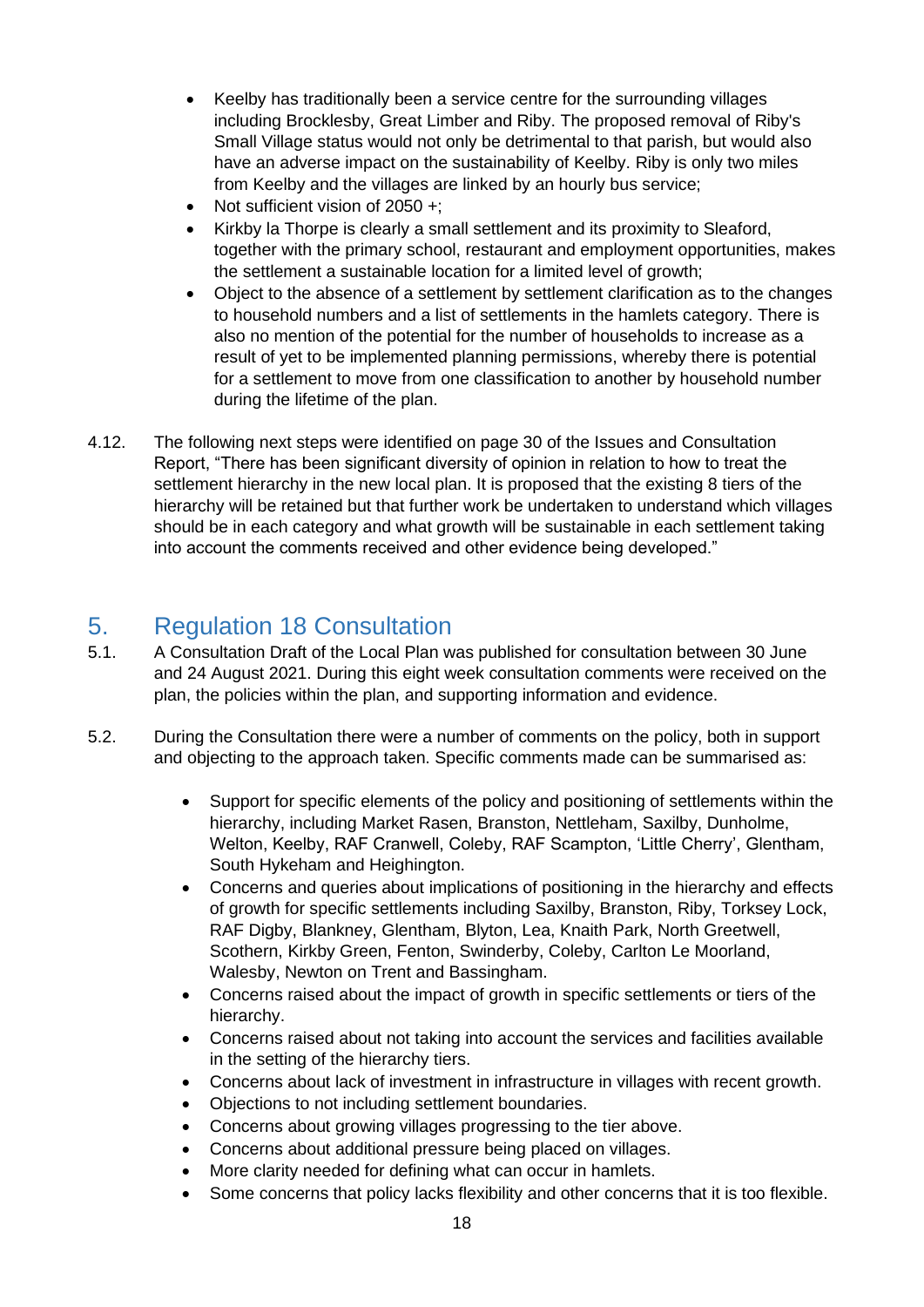- Suggestions that development of a new settlement would be preferable and more sustainable.
- Suggestion that more growth should be delivered to rural communities.
- Suggestion for additional tier to split up the Large Villages.
- 5.3. Careful consideration was given as to whether any changes were needed as a result of the comments received, but it was felt that the approach in this policy was based on robust evidence and would result in a sustainable approach to manging development in the settlements of Central Lincolnshire, consistent with the overall strategy. No major changes were made to the policy following the Regulation 18 Consultation.

# <span id="page-18-0"></span>6. Proposed Approach in Draft Local Plan

- 6.1. The approach to this policy cannot be viewed in isolation as it is linked closely with Policies S2, S3, S4, S5 and the sites being allocated in this plan. It is also closely linked to the employment hierarchy in Policies S28-S34 and the retail hierarchy in Policies S35- S40. It is also closely linked to the site allocations in this plan.
- 6.2. This suite of policies seeks to deliver a balanced approach to growth with an urban focus at the larger settlements with greater facilities, services and employment available. However, it also seeks to ensure that a reasonable amount of growth will take places at well-connected villages or villages that have good provision of services and facilities, as investigated in the Village Profiles set out in the Site Allocation Settlement Analysis (Ref: STA008).
- 6.3. The tiers remain the same<sup>2</sup> as in the adopted Local Plan, using dwelling numbers to define the tier for each village, but with allocations now being made down to the sixth tier of the hierarchy (Small Villages) the presence of services and facilities and connectivity with main urban areas is also now taken into account in deciding which sites to allocate.
- 6.4. The hierarchy approach and other connected policies also allow neighbourhood plans significant opportunity and flexibility to tailor the approach for development in their area, using the Local Plan as an overarching framework.

# <span id="page-18-1"></span>7. Reasonable Alternative Options

- 7.1. The following alternative options have been considered for this policy (Option 1 being the preferred option within the Draft Local Plan).
- 7.2. Option 2: A strategy which identifies a settlement hierarchy but distributes growth more evenly across smaller settlements.
- 7.3. Option 3: A strategy which does not include a settlement hierarchy.

<sup>&</sup>lt;sup>2</sup> However, the boundaries of the tiers have been amended to provide complete clarity, i.e. for Medium Villages it is now 250-749 dwellings as opposed to 250-750 in the 2017 Local Plan, with Large Villages starting at 750.